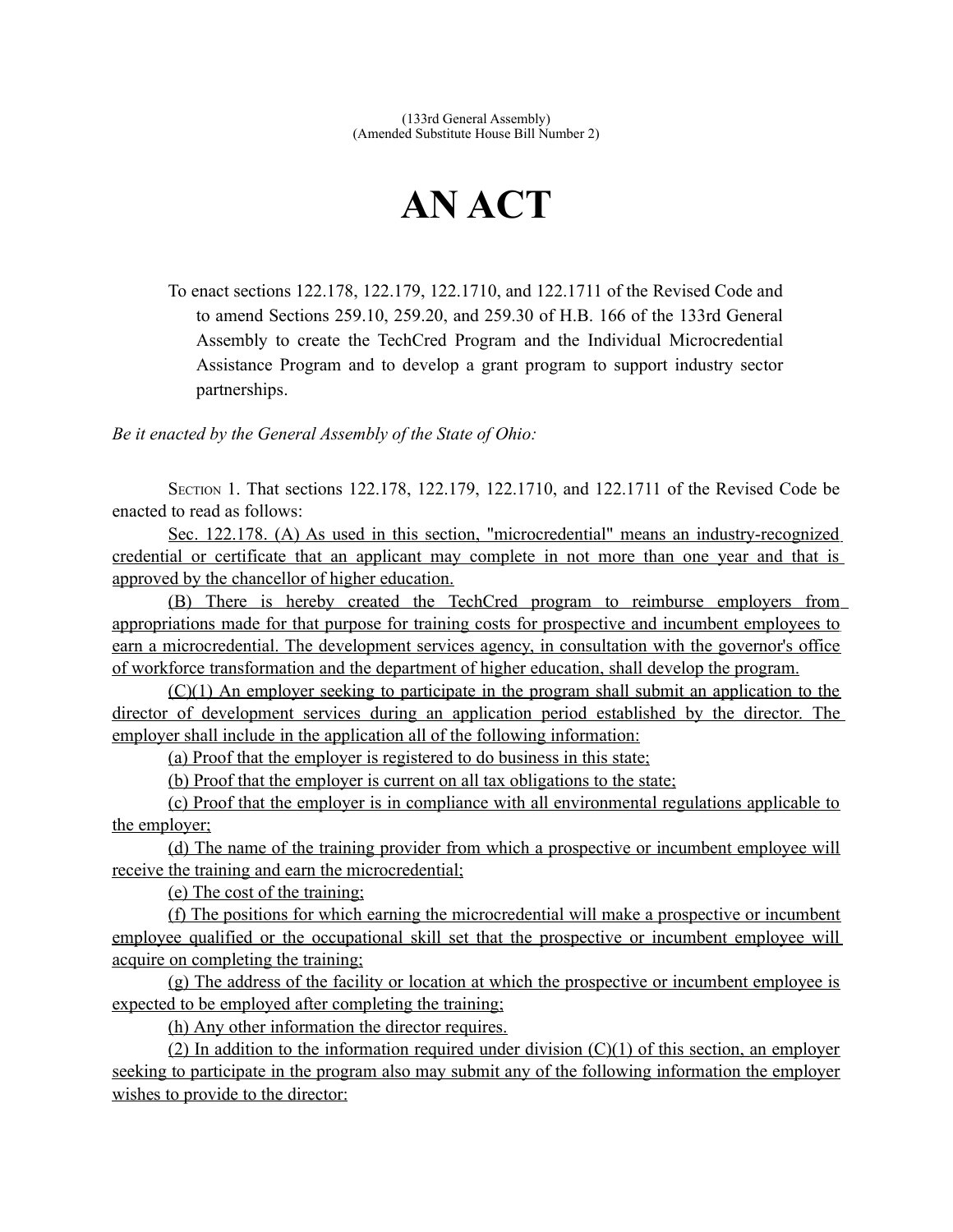(a) The estimated wage after completing the training and earning the microcredential;

(b) The employer's certification as a minority business enterprise under section 123.151 of

 the Revised Code or certification as an EDGE business enterprise under section 123.152 of the Revised Code if applicable;

(c) The demographic information of the employer, including race and gender;

 (d) Any demographic information of a prospective or incumbent employee that the employee provides to the employer, including race and gender;

(e) Any other information the employer wishes to provide to the director.

 (D)(1) The director shall consider all applications submitted during an application period after the application period ends. The director shall consider the following factors in determining whether to approve an application:

(a) The duration of the training program;

(b) The cost of the training;

 (c) A prospective or incumbent employee's estimated wage after completing the training and earning the microcredential;

 (d) Whether approving an application will promote regional diversity in apportioning reimbursements uniformly across the state;

 (e) Any other factors the director considers relevant in determining whether to approve an application.

 (2) The chancellor of higher education shall establish a list of approved microcredentials. The director shall not approve an application submitted under division (C) of this section unless the microcredentials identified in the application are included in the chancellor's list. Not later than ninety days after the effective date of this section, the director shall create a list of training providers that offer a microcredential included in the chancellor's list. Thereafter, the director shall annually update the list of training providers.

 (3) If the director approves an employer's application for participation in the program, the approval is valid as long as the employer maintains accurate application information under division (C)(1) of this section with the director. The employer shall submit the updated information to the director at the beginning of the third fiscal year the employer participates in the program and every other subsequent fiscal year thereafter.

 (4) The director shall not approve an application for participation in the program if the employer has violated Chapter 4111. of the Revised Code within the four fiscal years immediately preceding the date of application.

 (E)(1) Each participating employer seeking reimbursement for training costs for a prospective or incumbent employee shall submit an application to the director that includes all of the following information for each prospective or incumbent employee:

 (a) The prospective or incumbent employee's name and position, if applicable, at the time of submitting the application;

(b) The actual amount the employer paid to the training provider for the training;

(c) Evidence that the prospective or incumbent employee earned a microcredential;

(d) Evidence that the prospective or incumbent employee is a resident of this state.

(2) The amount of the reimbursement shall be not more than two thousand dollars for each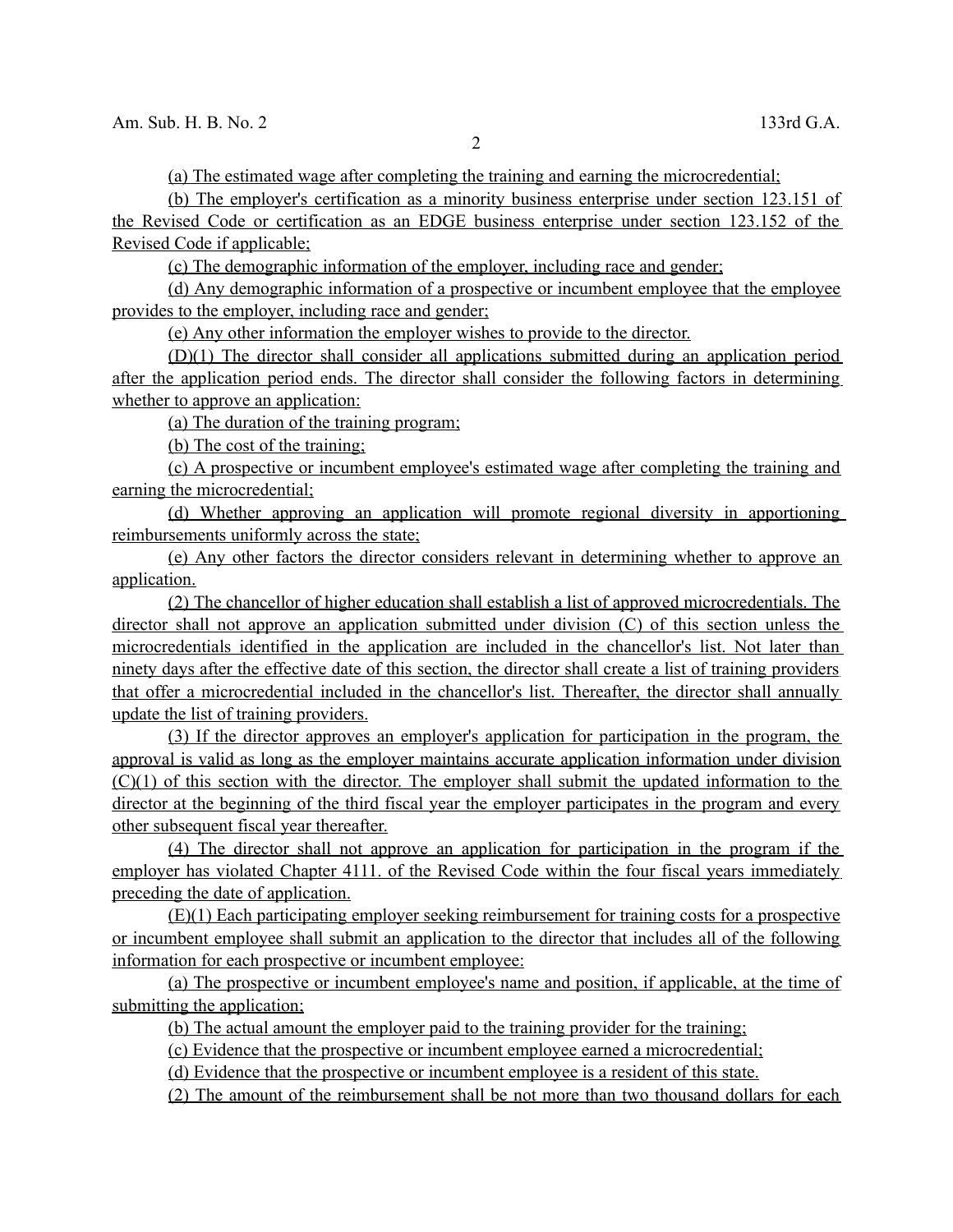microcredential a prospective or incumbent employee receives.

 (F) No participating employer shall require a prospective or incumbent employee who receives a microcredential because the employer participated in and received a reimbursement through the employer's participation in the TechCred program to accept or continue employment with the employer.

 (G) For the purposes of determining regional diversity under this section, the following constitute the regions of the state:

 (1) The counties of Allen, Crawford, Defiance, Fulton, Hancock, Hardin, Henry, Lucas, Ottawa, Paulding, Putnam, Sandusky, Seneca, Van Wert, Williams, Wood, and Wyandot are one region;

 (2) The counties of Ashland, Ashtabula, Columbiana, Cuyahoga, Erie, Geauga, Huron, Lake, Lorain, Mahoning, Medina, Portage, Richland, Stark, Summit, Trumbull, Tuscarawas, and Wayne are one region;

 (3) The counties of Auglaize, Champaign, Clark, Clinton, Darke, Fayette, Greene, Mercer, Miami, Montgomery, Preble, and Shelby are one region;

 (4) The counties of Delaware, Fairfield, Franklin, Knox, Licking, Logan, Madison, Marion, Morrow, Pickaway, and Union are one region;

 (5) The counties of Adams, Athens, Gallia, Highland, Hocking, Jackson, Lawrence, Meigs, Pike, Ross, Scioto, and Vinton are one region;

 (6) The counties of Belmont, Carroll, Coshocton, Guernsey, Harrison, Holmes, Jefferson, Monroe, Morgan, Muskingum, Noble, Perry, and Washington are one region;

(7) The counties of Brown, Butler, Clermont, Hamilton, and Warren are one region.

(H)(1) The director shall do both of the following regarding the operation of the program:

(a) Create an application to participate in the program and an application for reimbursement;

 (b) Create an internet web site with the applications for and information regarding the program created in this section.

 (2) The governor's office of workforce transformation shall include on the office's internet web site either of the following:

(a) The applications for and information regarding the program created in this section;

(b) An internet link to the internet web site created under division  $(H)(1)(b)$  of this section.

 (I) The director may adopt rules in accordance with Chapter 119. of the Revised Code regarding the operation of the program as the director considers necessary to administer the program, including establishing priority guidelines for approving applications under division (D) of this section.

Sec. 122.179. (A) As used in this section:

"Charitable organization" has the same meaning as in section 1716.01 of the Revised Code.

 "Independent college or university" means a nonprofit institution of higher education that has a certificate of authorization under Chapter 1713. of the Revised Code.

 "Industry sector partnership" means a workforce collaborative that organizes key leaders and stakeholders of an industry cluster into a working group that focuses on achieving a shared goal of meeting the industry cluster's human resources needs.

"Ohio technical center" has the same meaning as in section 3333.94 of the Revised Code.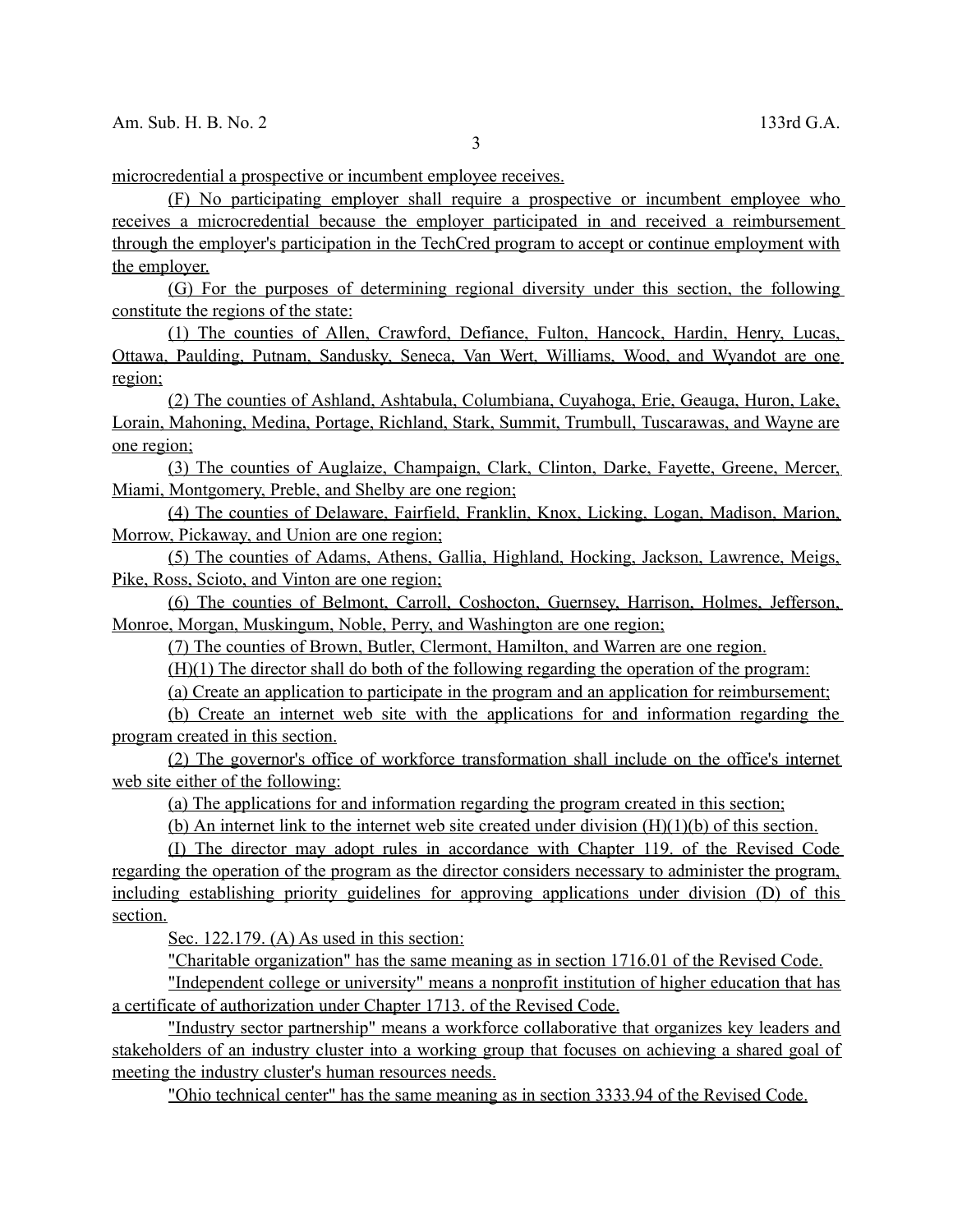"Sector partnership network" means a regional or statewide workforce collaborative that organizes multiple industry sector partnerships into a working group that focuses on achieving a shared goal of meeting the human resources needs of a region or statewide.

 "State board" and "local board" have the same meanings as in section 6301.01 of the Revised Code.

 "State institution of higher education" has the same meaning as in section 3345.011 of the Revised Code.

 (B) A collaboration of multiple employers of an industry cluster may organize and lead an industry sector partnership by convening or acting in partnership with representatives of businesses, employers, or other institutions of an industry cluster, including small- and medium-sized employers where practicable, and a collaboration of multiple industry sector partnerships may convene or act in partnership together as a sector partnership network. An industry sector partnership may include representatives of one or more of the following:

(1) A school district;

(2) A state institution of higher education;

(3) An Ohio technical center;

(4) An independent college or university;

(5) The state or a local government;

(6) A state or local economic or workforce development agency;

(7) A state board or local board;

(8) The department of job and family services;

(9) A business, trade, or industry association;

(10) A charitable organization;

(11) An economic development organization;

(12) A nonprofit or community-based organization or intermediary;

 (13) The Ohio state university extension division established under section 3335.16 of the Revised Code or the central state university extension program;

 (14) Any other organization that the industry sector partnership considers necessary to further the shared goal of meeting the industry cluster's human resources needs.

 (C) The director of development services, in consultation with the governor's office of workforce transformation, shall develop a grant program to support industry sector partnerships and sector partnership networks. An industry sector partnership or sector partnership network may use a grant awarded under this section to do any of the following:

 (1) Hire employees to coordinate industry sector partnership or sector partnership network activities;

 (2) Develop curricula or other educational resources to support the industry sector partnership or sector partnership network;

 (3) Market the industry sector partnership or sector partnership network and opportunities the industry sector partnership or sector partnership network creates for workforce development activities;

 (4) Any other activity the director has approved in rules adopted under division (E) of this section.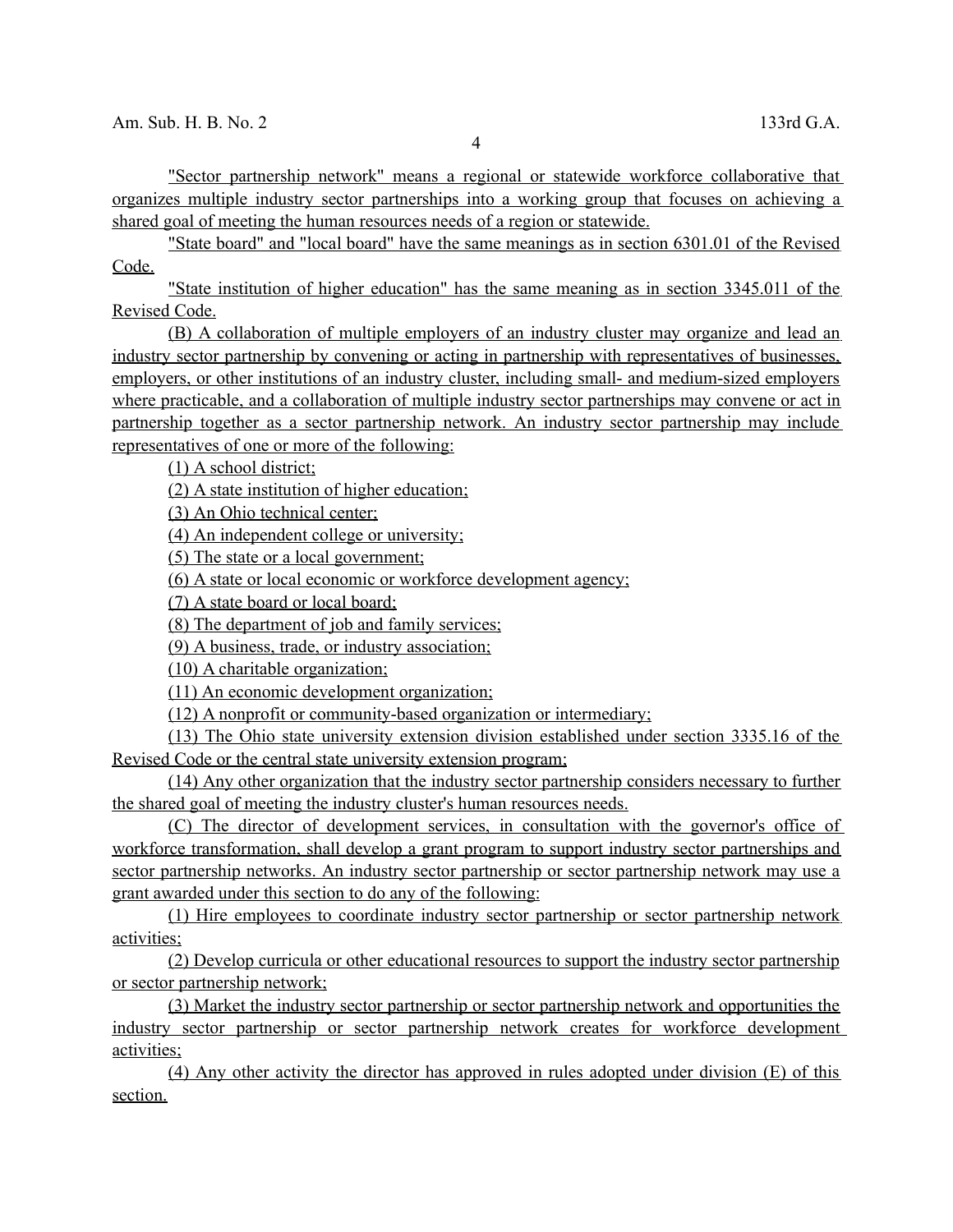(D) The director shall do both of the following:

 (1) Establish a system for evaluating and scoring grant applications, which prioritizes collaborative community-based solutions, including sector partnership networks;

 (2) Award a grant to an industry sector partnership or a sector partnership network that submits a complete application for funding describing the activities in division (C) of this section the partnership or network will use the funds to support and meets the scoring criteria established under division (D)(1) of this section.

 (E) The director may adopt rules in accordance with Chapter 119. of the Revised Code as the director considers necessary to administer the grant program.

Sec. 122.1710. (A) As used in this section:

 (1) "Low-income individual" has the same meaning as "low-income person" in section 122.66 of the Revised Code.

(2) "Microcredential" has the same meaning as in section 122.178 of the Revised Code.

 (3) "OhioMeansJobs web site" has the same meaning as in section 6301.01 of the Revised Code.

 (4) "Partially unemployed" and "totally unemployed" have the same meanings as in section 4141.01 of the Revised Code.

(5) "Training provider" means all of the following:

 (a) A state institution of higher education as defined in section 3345.011 of the Revised Code; (b) An Ohio technical center as defined in section 3333.94 of the Revised Code;

 (c) A private business or institution that offers training to allow an individual to earn one or more microcredentials.

 (B) There is hereby created the individual microcredential assistance program to reimburse training providers for training costs for individuals to earn a microcredential. The development services agency, in consultation with the governor's office of workforce transformation, shall administer the program.

 (C) A training provider seeking to participate in the program shall submit an application to the director of development services. The training provider shall include in the application all of the following information:

 (1) The number of microcredentials the training provider will seek a reimbursement for and the names of the microcredentials;

(2) The cost of the training for each microcredential ;

(3) The total amount of the reimbursement the training provider will seek;

 (4) The training provider's plan to provide opportunities for individuals who are low income, partially unemployed, or totally unemployed to participate in a training program and receive a microcredential;

(5) Any other information the director requires.

 (D)(1) The director shall consider the following factors in determining whether to approve an application submitted under division (C) of this section:

(a) The duration of the training program;

(b) The cost of the training;

(c) Whether approving an application will promote regional diversity in apportioning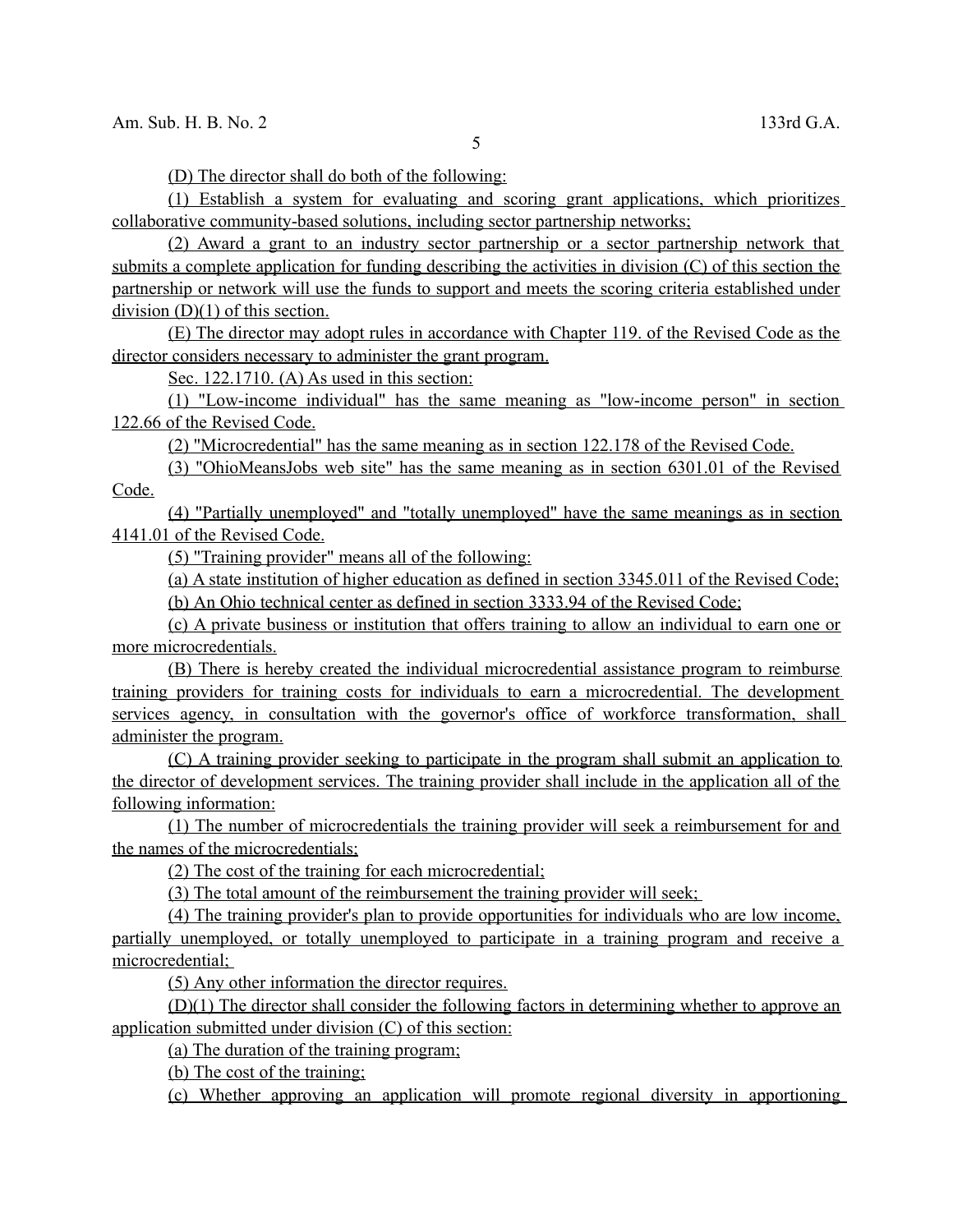reimbursements uniformly across the state;

 (d) The training provider's commitment to providing opportunities for individuals who are low income, partially unemployed, or totally unemployed to participate in a training program and receive a microcredential.

(2) In determining regional diversity under division  $(D)(1)(c)$  of this section, the director shall use the regions established under division (G) of section 122.178 of the Revised Code.

 (3) The director shall not approve an application submitted under this section if either of the following apply:

 (a) The microcredentials identified in the application are not included in the list the chancellor of higher education establishes under section 122.178 of the Revised Code.

 (b) The training provider has violated Chapter 4111. of the Revised Code within the four fiscal years immediately preceding the date of application.

 (4) The director shall notify a training provider in writing of the director's decision to approve or deny the training provider's application to participate in the program.

 (E) A participating training provider shall not charge an individual participating in a training program to earn a microcredential for which the training provider is seeking a reimbursement for either of the following:

(1) Any costs associated with the individual's participation in the training program;

 (2) Any costs to the training provider resulting from an individual not completing the training program.

 (F)(1) Each participating training provider seeking reimbursement for training costs for one or more microcredentials earned by one or more individuals in a training program shall submit an application to the director after the individual or individuals have earned a microcredential. The training provider shall include in the reimbursement application all of the following information:

(a) The actual cost for the training provider to provide each individual with the training;

(b) Evidence that each individual earned a microcredential;

 (c) Any demographic information of each individual that the individual provides to the training provider, including race and gender.

 (2) The amount of the reimbursement shall be not more than three thousand dollars for each microcredential an individual receives. A participating training provider may not receive a reimbursement for any additional individual who earns a microcredential beyond the number of microcredentials included in the application under division (C) of this section. A participating training provider may receive a total reimbursement of two hundred fifty thousand dollars in a fiscal year.

 (3) A training provider may request that an individual participating in the training provider's program provide demographic information to the training provider, including race and gender. An individual is not required to provide that information.

(G) The director shall do both of the following regarding the operation of the program:

(1) Create an application to participate in the program and an application for reimbursement;

 (2) Create and distribute a survey to each individual who successfully earned a microcredential because of a reimbursement to a training provider under this section inquiring as to the individual's occupation and wages at the time of completing the survey.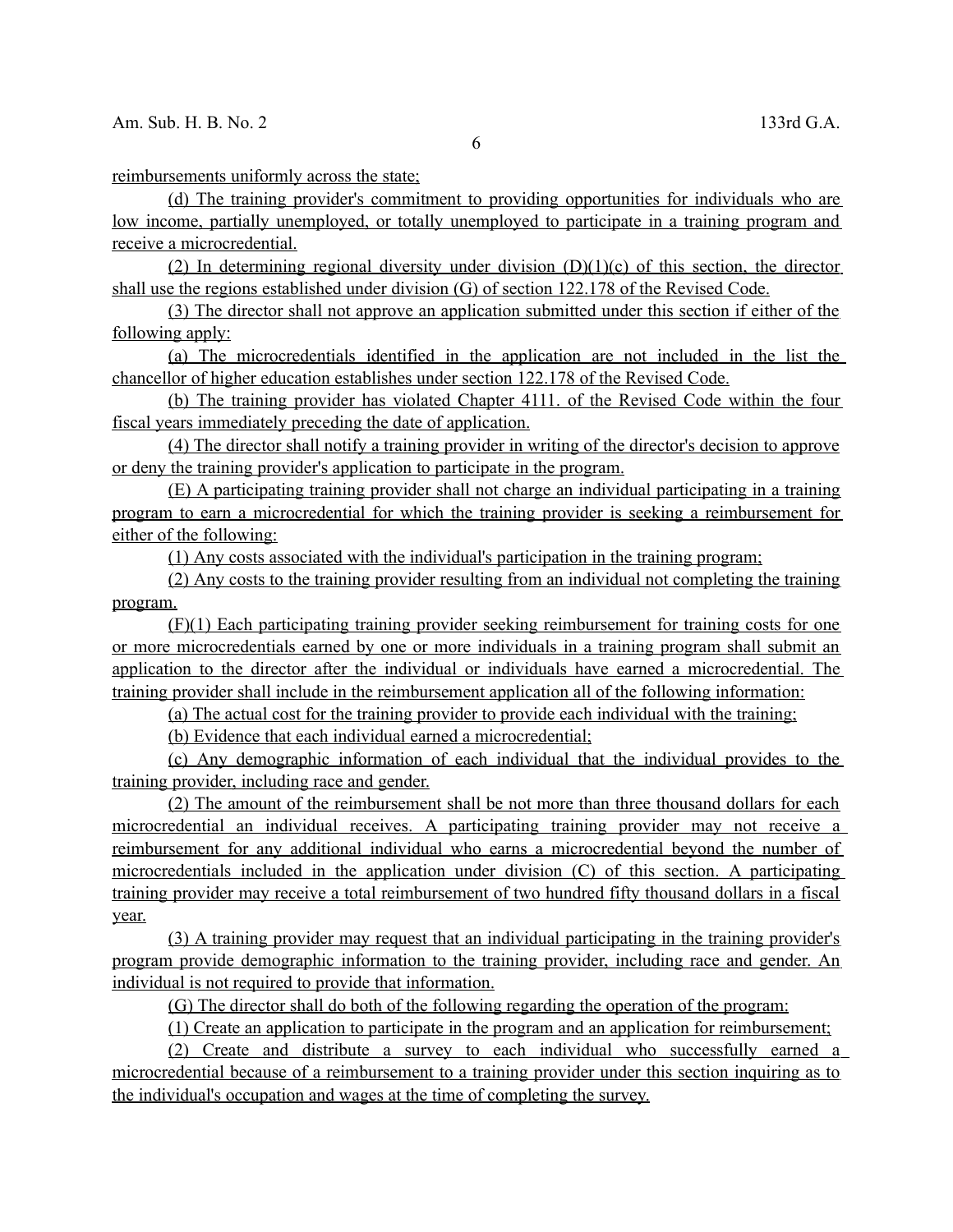(H) The director shall include on the internet web site maintained by the development services agency, and the governor's office of workforce transformation shall include on the office's internet web site and the OhioMeansJobs web site, all of the content created under division (G) of this section.

 (I) The director may adopt rules in accordance with Chapter 119. of the Revised Code as the director considers necessary to implement this section, including establishing priority guidelines for approving applications under division (D) of this section.

 (J) Any personal information of an individual the director receives in connection with the individual microcredential assistance program created under this section is not a public record for purposes of section 149.43 of the Revised Code. However, the director may use the information as necessary to complete the reports required under section 122.1711 of the Revised Code.

 Sec. 122.1711. (A) Beginning on the first day of August immediately following the effective date of this section, and every August first thereafter, the director of development services shall submit to the general assembly a written report that compiles and includes information required in this section regarding the programs created under sections 122.178, 122.179, and 122.1710 of the Revised Code.

 (1) For the TechCred program created under section 122.178 of the Revised Code, the director shall include in the report required under division (A) of this section all of the following information:

 (a) The average per cent rate change of wages during the previous year, if any, for prospective or incumbent employees who earned a microcredential categorized by microcredentials earned in each region and statewide;

 (b) The average per cent rate change of wages during the previous years, if any, for prospective or incumbent employees who earned a microcredential categorized by the region in which employees reside and statewide;

 (c) The average annual wages paid to positions for which holding a microcredential or having the occupational skills acquired through obtaining a microcredential is required, categorized by each region and statewide;

 (d) The rate of change during the previous year of unemployment categorized by each region and statewide;

 (e) A list of the microcredentials established by the chancellor of higher education under section 122.178 of the Revised Code categorized by each region and statewide;

 (f) A demographic analysis of employees who earned a microcredential under the TechCred program based on the race and gender of each employee;

 (g) A demographic analysis of employers who received a reimbursement through the TechCred program based on the race and gender of each employer;

(h) Any other information the director wishes to include.

 (2) For the individual microcredential assistance program created under section 122.1710 of the Revised Code, the director shall include in the report required under division (A) of this section all of the following information:

(a) The information required under divisions  $(A)(1)(a)$  to (c) of this section, except that the information shall represent the individuals who successfully earned a microcredential because of a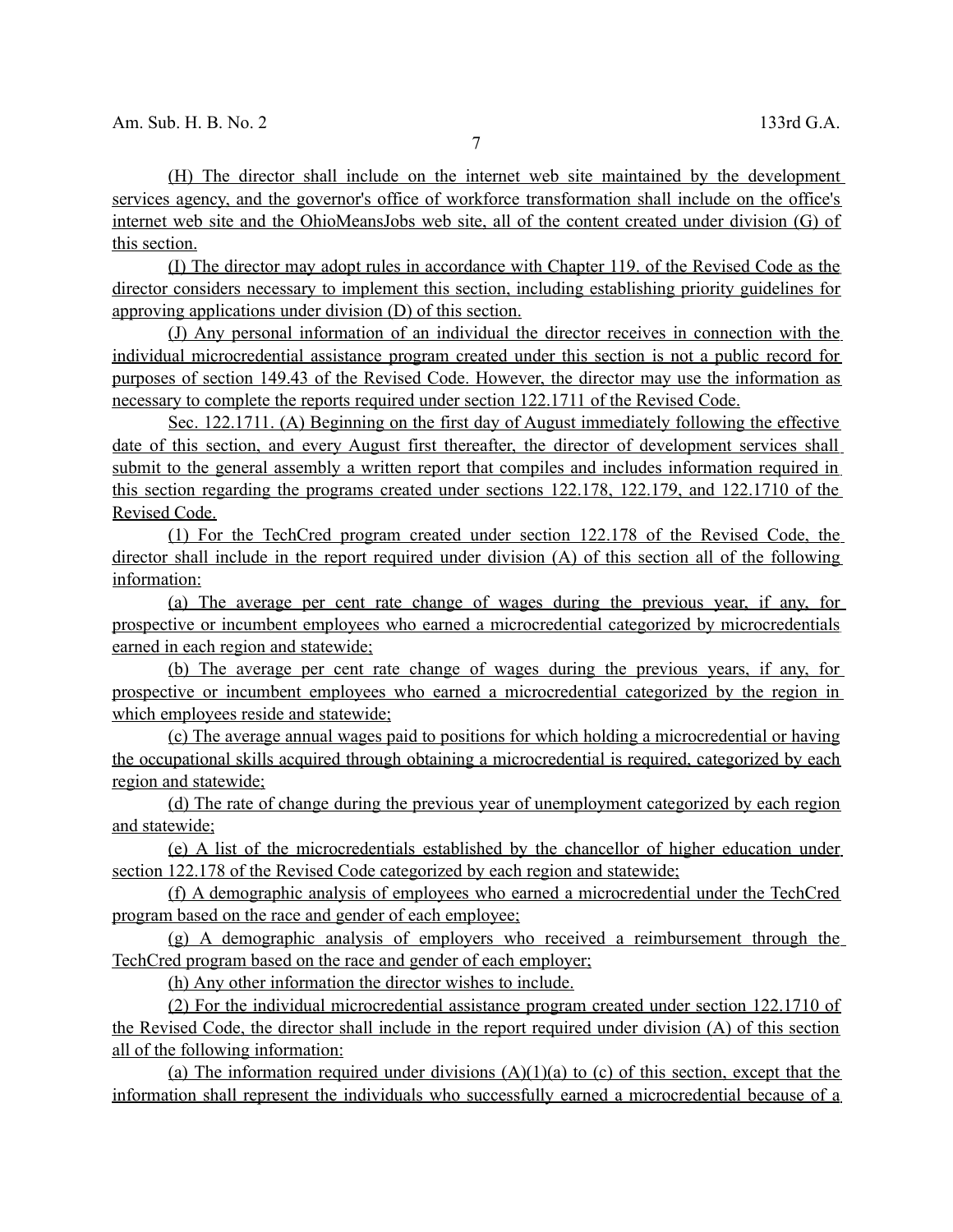reimbursement to a training provider under the individual microcredential assistance program;

 (b) A demographic analysis of individuals who earned a microcredential under the individual microcredential assistance program based on the race and gender of each individual;

 (c) An analysis of the results of the surveys the director distributed under division (G) of section 122.1710 of the Revised Code categorized by each region and statewide;

 (d) The rate of completion for each approved microcredential categorized by region and statewide;

(e) Any other information the director wishes to include.

 (3) For the grant program to support industry sector partnerships and sector partnership networks created under section 122.179 of the Revised Code, the director shall include in the report required under division (A) of this section all of the following information:

 (a) A list, categorized by region and statewide, of each industry sector partnership and sector partnership network to which a grant was awarded under section 122.179 of the Revised Code;

 (b) A list detailing the member composition of each industry sector partnership and sector partnership network to which a grant was awarded under section 122.179 of the Revised Code, including each employer and representative of an industry cluster;

 (c) Information regarding the activities described in division (C) of section 122.179 of the Revised Code for which industry sector partnerships and sector partnership networks used grants awarded under that section.

 (B) In reporting on regional information under this section, the director shall use the regions established under section 122.178 of the Revised Code.

 (C) The director shall include in the report under division (A) of this section any information the director receives under division  $(C)(2)(b)$ ,  $(c)$ , or  $(d)$  of section 122.178 of the Revised Code or division (F)(1)(c) of section 122.1710 of the Revised Code.

 (D) The director shall market the programs created under sections 122.178, 122.179, and 122.1710 of the Revised Code.

SECTION 2. That Sections 259.10, 259.20, and 259.30 of H.B. 166 of the 133rd General Assembly be amended to read as follows:

Sec. 259.10.

 $1 \t 2 \t 3 \t 4 \t 5$ A DEV DEVELOPMENT SERVICES AGENCY B General Revenue Fund C GRF 195402 Coal Research and \$ 227,368 \$ 227,368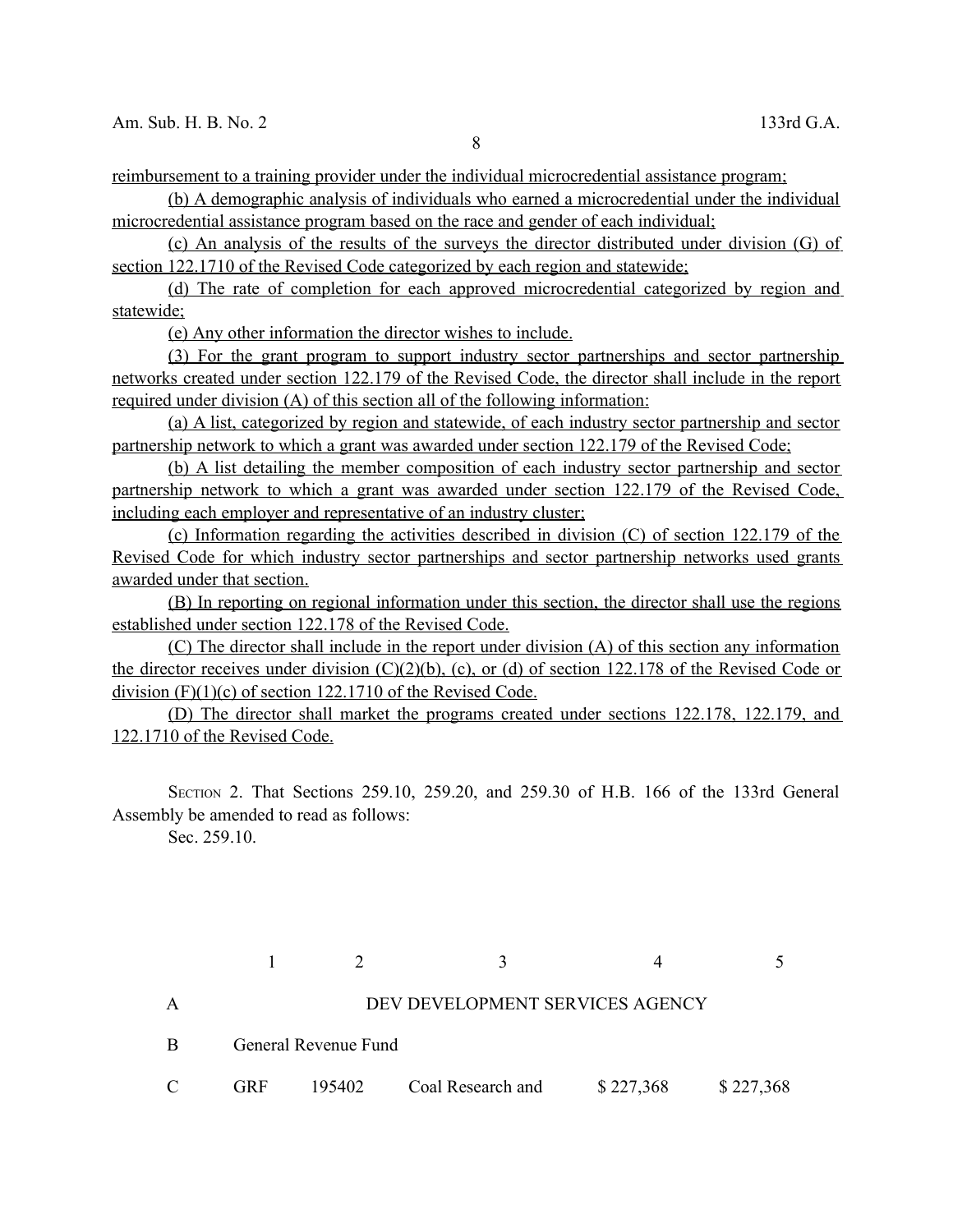# Development Program

| D                | <b>GRF</b> | 195405 | <b>Minority Business</b><br>Development                              | \$1,696,358  | \$1,696,358  |
|------------------|------------|--------|----------------------------------------------------------------------|--------------|--------------|
| E                | <b>GRF</b> | 195415 | <b>Business Development</b><br>Services                              | \$2,102,021  | \$2,149,281  |
| $\boldsymbol{F}$ | <b>GRF</b> | 195426 | Redevelopment<br>Assistance                                          | \$1,067,000  | \$1,067,000  |
| G                | <b>GRF</b> | 195453 | Technology Programs and \$2,040,056<br>Grants                        |              | \$2,096,400  |
| H                | <b>GRF</b> | 195454 | Small Business and<br><b>Export Assistance</b>                       | \$3,057,174  | \$3,057,174  |
| I                | <b>GRF</b> | 195455 | Appalachia Assistance                                                | \$14,991,465 | \$15,000,000 |
| $\bf J$          | <b>GRF</b> | 195497 | <b>CDBG</b> Operating Match                                          | \$1,092,138  | \$1,125,000  |
| K                | <b>GRF</b> | 195499 | <b>BSD</b> Federal Programs<br>Match                                 | \$13,148,022 | \$12,976,894 |
| L                | <b>GRF</b> | 195501 | <b>iBELIEVE</b>                                                      | \$200,000    | \$200,000    |
| M                | <b>GRF</b> | 195503 | <b>Local Development</b><br>Projects                                 | \$2,373,000  | \$825,000    |
| N                | <b>GRF</b> | 195520 | Ohio Main Street<br>Program                                          | \$500,000    | \$0          |
| O                | <b>GRF</b> | 195537 | Ohio-Israel Agricultural \$250,000<br>Initiative                     |              | \$250,000    |
| $\mathbf P$      | <b>GRF</b> | 195553 | <b>Industry-Sector</b><br>PartnershipsPartnership<br><b>Networks</b> | \$2,500,000  | \$2,500,000  |
| Q                | <b>GRF</b> | 195556 | <b>TechCred Program</b>                                              | \$9,400,000  | \$7,950,000  |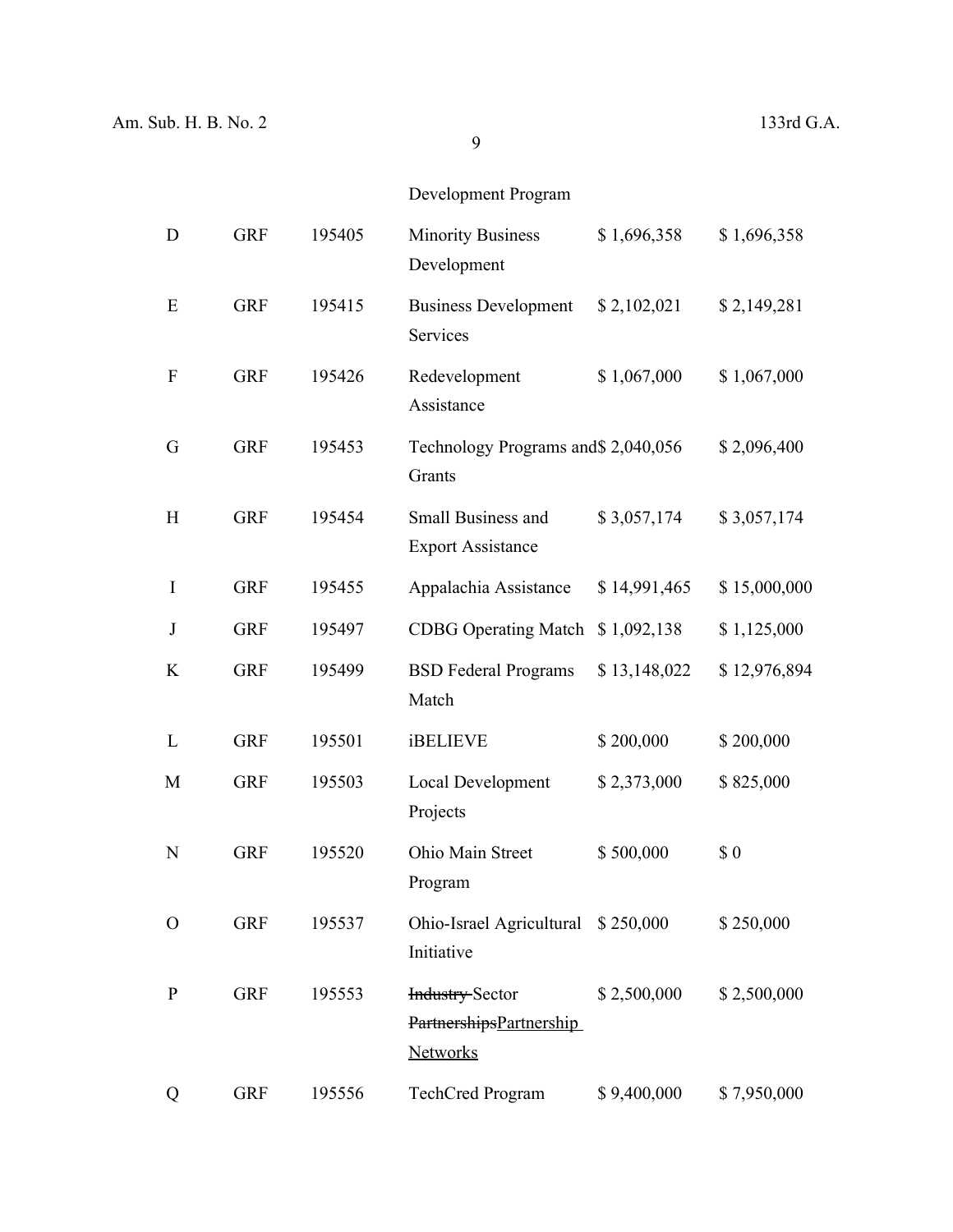| $\mathbf R$ | <b>GRF</b>       | 195901                       | Coal Research and<br><b>Development General</b><br><b>Obligation Bond Debt</b><br>Service                 | \$8,123,100   | \$7,682,600   |
|-------------|------------------|------------------------------|-----------------------------------------------------------------------------------------------------------|---------------|---------------|
| S           | <b>GRF</b>       | 195905                       | Third Frontier Research \$84,181,400<br>and Development General<br><b>Obligation Bond Debt</b><br>Service |               | \$87,403,000  |
| T           | <b>GRF</b>       | 195912                       | Job Ready Site<br>Development General<br><b>Obligation Bond Debt</b><br>Service                           | \$15,516,000  | \$9,879,900   |
| U           |                  |                              | <b>TOTAL GRF General Revenue Fund</b>                                                                     | \$162,465,102 | \$156,085,975 |
| V           |                  | Dedicated Purpose Fund Group |                                                                                                           |               |               |
| W           | 4500             | 195624                       | <b>Minority Business</b><br><b>Bonding Program</b><br>Administration                                      | \$74,905      | \$74,905      |
| X           | 4510             | 195649                       | <b>Business Assistance</b><br>Programs                                                                    | \$4,000,000   | \$4,000,000   |
| Y           | 4F20             | 195639                       | <b>State Special Projects</b>                                                                             | \$102,104     | \$102,104     |
| Z           | 4F20             | 195699                       | <b>Utility Community</b><br>Assistance                                                                    | \$500,000     | \$500,000     |
| AA          | 4W10             | 195646                       | <b>Minority Business</b><br>Enterprise Loan                                                               | \$4,000,000   | \$4,000,000   |
| AB          | 5HR <sub>0</sub> | 195606                       | <b>TechCred Program</b>                                                                                   | \$5,600,000   | \$7,050,000   |
| AC          | 5HR0             | 195622                       | Defense Development<br>Assistance                                                                         | \$1,000,000   | \$1,000,000   |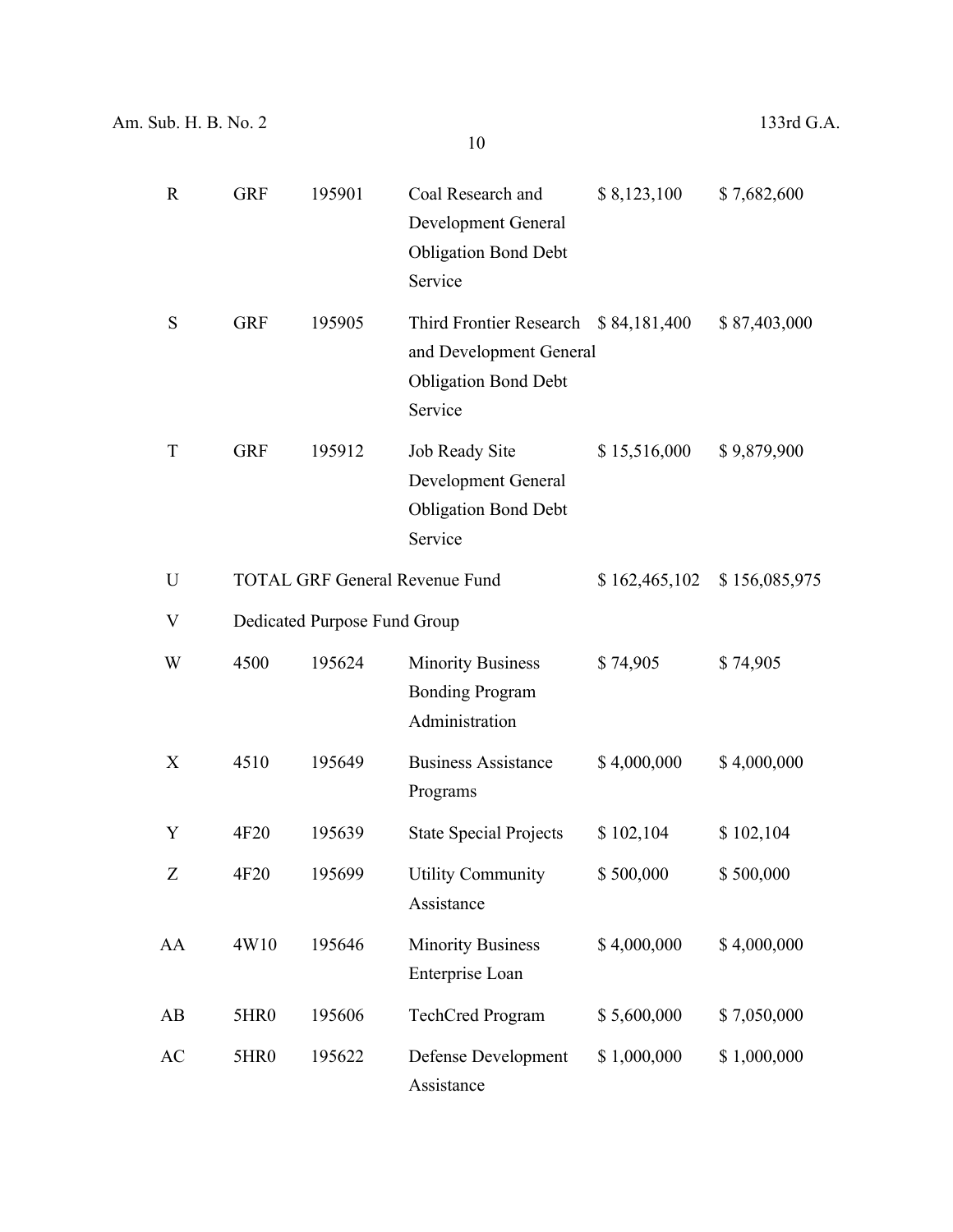| AD | 5JR0             | 195635 | Tax Incentives Operating \$800,000                              |               | \$800,000     |
|----|------------------|--------|-----------------------------------------------------------------|---------------|---------------|
| AE | <b>5KP0</b>      | 195645 | Historic Rehabilitation<br>Operating                            | \$1,000,000   | \$1,000,000   |
| AF | 5M40             | 195659 | Low Income Energy<br>Assistance (USF)                           | \$349,944,742 | \$350,000,000 |
| AG | 5M50             | 195660 | <b>Advanced Energy Loan</b><br>Programs                         | \$10,000,000  | \$10,000,000  |
| AH | 5MH <sub>0</sub> | 195644 | SiteOhio Administration \$2,500                                 |               | \$2,500       |
| AI | 5MJ0             | 195683 | TourismOhio<br>Administration                                   | \$10,000,000  | \$10,000,000  |
| AJ | 5UL <sub>0</sub> | 195627 | <b>Brownfields Revolving</b><br>Loan Program                    | \$2,500,000   | \$2,500,000   |
| AK | 5UY <sub>0</sub> | 195496 | <b>Sports Events Grants</b>                                     | \$5,000,000   | \$0           |
| AL | 5W60             | 195691 | <b>International Trade</b><br>Cooperative Projects              | \$18,000      | \$18,000      |
| AM | 6170             | 195654 | Volume Cap<br>Administration                                    | \$32,562      | \$32,562      |
| AN | 6460             | 195638 | Low- and Moderate-<br>Income Housing<br>Programs                | \$55,250,000  | \$55,250,000  |
| AO | M087             | 195435 | Biomedical Research and \$500,000<br><b>Technology Transfer</b> |               | \$500,000     |
| AP |                  |        | <b>TOTAL DPF Dedicated Purpose Fund Group</b>                   | \$450,324,813 | \$446,830,071 |
| AQ |                  |        | <b>Internal Service Activity Fund Group</b>                     |               |               |
| AR | 1350             | 195684 | <b>Development Services</b><br>Operations                       | \$11,686,861  | \$12,000,000  |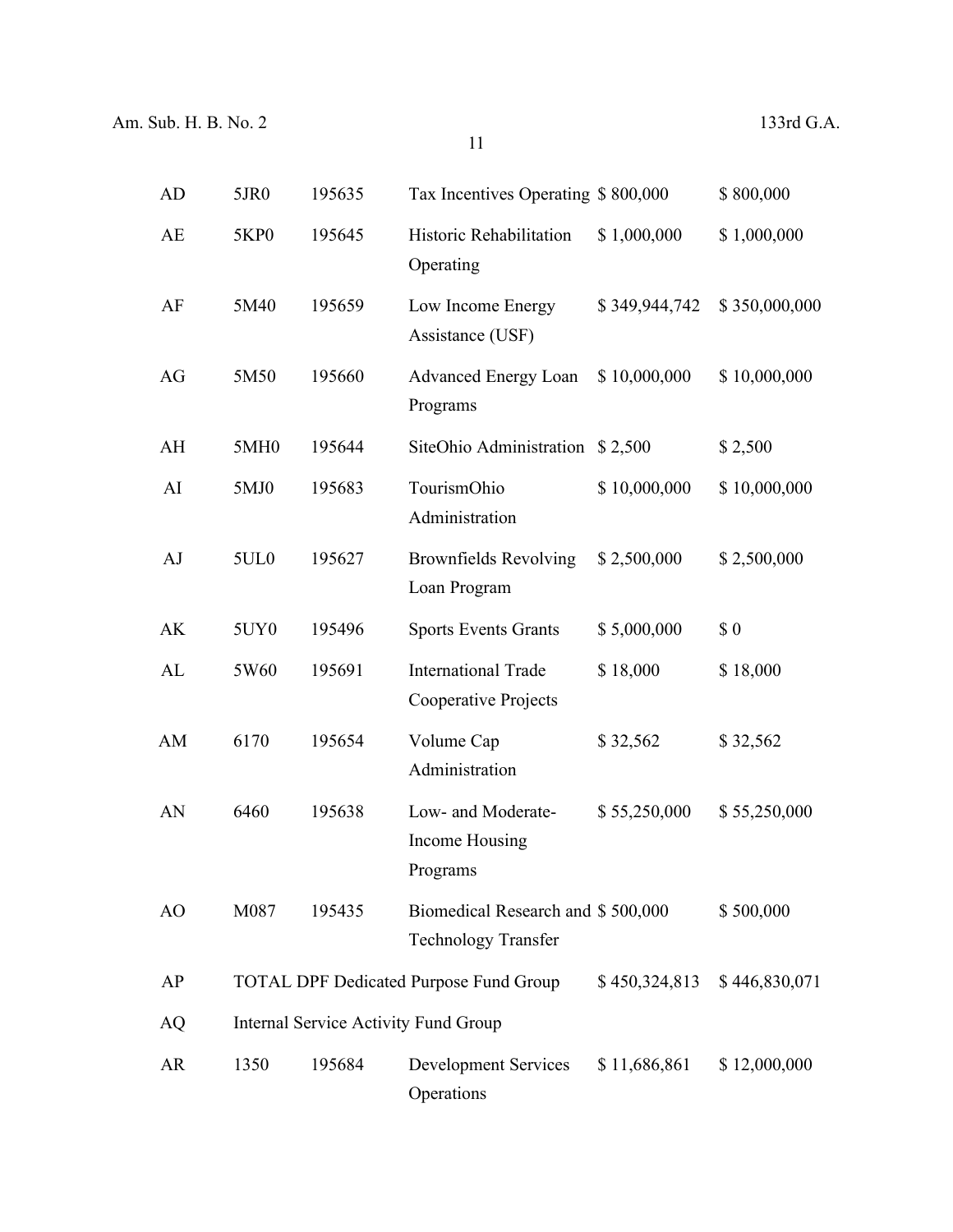| <b>AS</b> | 6850                                                                       | 195636 | <b>Development Services</b><br>Reimbursable<br>Expenditures | \$125,000     | \$125,000     |  |  |
|-----------|----------------------------------------------------------------------------|--------|-------------------------------------------------------------|---------------|---------------|--|--|
| AT        | Group                                                                      |        | <b>TOTAL ISA Internal Service Activity Fund</b>             | \$11,811,861  | \$12,125,000  |  |  |
| AU        | Facilities Establishment Fund Group                                        |        |                                                             |               |               |  |  |
| AV        | 4Z60                                                                       | 195647 | Rural Industrial Park<br>Loan                               | \$25,000,000  | \$0           |  |  |
| AW        | 5S90                                                                       | 195628 | Capital Access Loan<br>Program                              | \$2,500,000   | \$2,500,000   |  |  |
| AX        | 7009                                                                       | 195664 | Innovation Ohio                                             | \$5,200,000   | \$4,800,000   |  |  |
| AY        | 7010                                                                       | 195665 | Research and<br>Development                                 | \$5,000,000   | \$5,000,000   |  |  |
| AZ        | 7037                                                                       | 195615 | <b>Facilities Establishment</b>                             | \$25,000,000  | \$25,000,000  |  |  |
| <b>BA</b> | TOTAL FCE Facilities Establishment Fund Group\$ 62,700,000<br>\$37,300,000 |        |                                                             |               |               |  |  |
| <b>BB</b> | Bond Research and Development Fund Group                                   |        |                                                             |               |               |  |  |
| BC        | 7011                                                                       | 195686 | Third Frontier Tax<br>Exempt - Operating                    | \$750,000     | \$750,000     |  |  |
| <b>BD</b> | 7011                                                                       | 195687 | Third Frontier Research<br>and Development Projects         | \$21,000,000  | \$21,000,000  |  |  |
| BE        | 7014                                                                       | 195620 | Third Frontier Taxable - \$1,710,000<br>Operating           |               | \$1,710,000   |  |  |
| <b>BF</b> | 7014                                                                       | 195692 | Research and<br>Development Taxable<br><b>Bond Projects</b> | \$90,850,250  | \$90,850,250  |  |  |
| <b>BG</b> | <b>TOTAL BRD Bond Research and Development</b>                             |        |                                                             | \$114,310,250 | \$114,310,250 |  |  |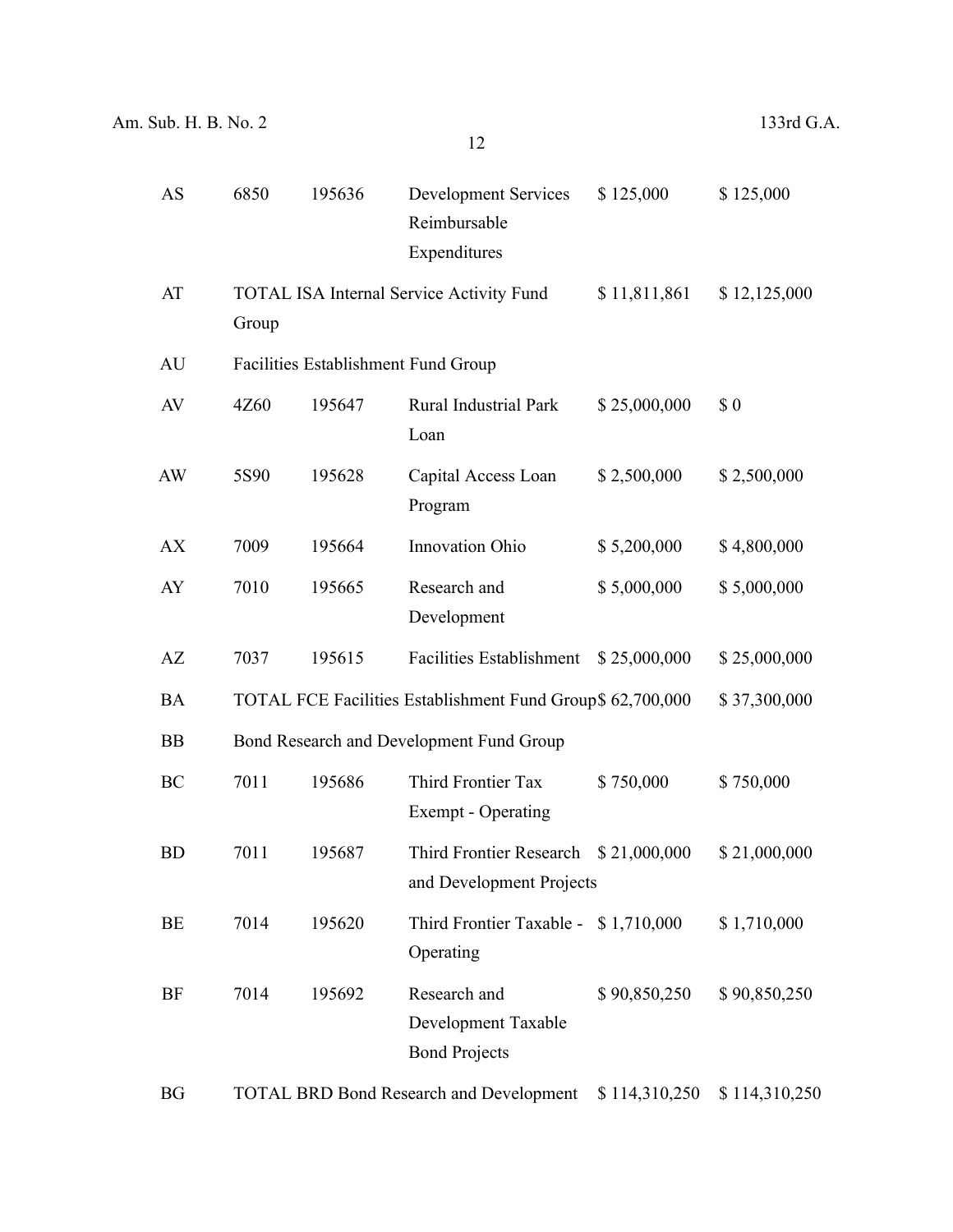# Fund Group

| BH        | <b>Federal Fund Group</b> |        |                                                                                                  |              |              |
|-----------|---------------------------|--------|--------------------------------------------------------------------------------------------------|--------------|--------------|
| BI        | 3080                      | 195603 | <b>Housing Assistance</b><br>Programs                                                            | \$12,000,000 | \$12,000,000 |
| <b>BJ</b> | 3080                      | 195609 | <b>Small Business</b><br><b>Administration Grants</b>                                            | \$5,271,381  | \$5,271,381  |
| BK        | 3080                      | 195618 | <b>Energy Grants</b>                                                                             | \$4,000,000  | \$4,000,000  |
| BL        | 3080                      | 195670 | Home Weatherization<br>Program                                                                   | \$20,000,000 | \$20,000,000 |
| <b>BM</b> | 3080                      | 195671 | Brownfield<br>Redevelopment                                                                      | \$2,000,000  | \$2,000,000  |
| <b>BN</b> | 3080                      | 195672 | Manufacturing Extension \$ 6,300,000<br>Partnership                                              |              | \$6,300,000  |
| <b>BO</b> | 3080                      | 195675 | Procurement Technical<br>Assistance                                                              | \$750,000    | \$750,000    |
| <b>BP</b> | 3080                      | 195696 | <b>State Trade and Export</b><br>Promotion                                                       | \$1,000,000  | \$1,000,000  |
| <b>BQ</b> | 3350                      | 195610 | <b>Energy Programs</b>                                                                           | \$345,382    | \$350,000    |
| <b>BR</b> | 3AE0                      | 195643 | Workforce Development \$800,000<br>Initiatives                                                   |              | \$800,000    |
| BS        | 3FJ0                      | 195626 | Small Business Capital \$7,996,645<br><b>Access and Collateral</b><br><b>Enhancement Program</b> |              | \$8,000,000  |
| <b>BT</b> | 3FJ0                      | 195661 | <b>Technology Targeted</b><br><b>Investment Program</b>                                          | \$2,260,953  | \$2,260,953  |
| BU        | 3K80                      | 195613 | Community Development \$ 60,000,000                                                              |              | \$60,000,000 |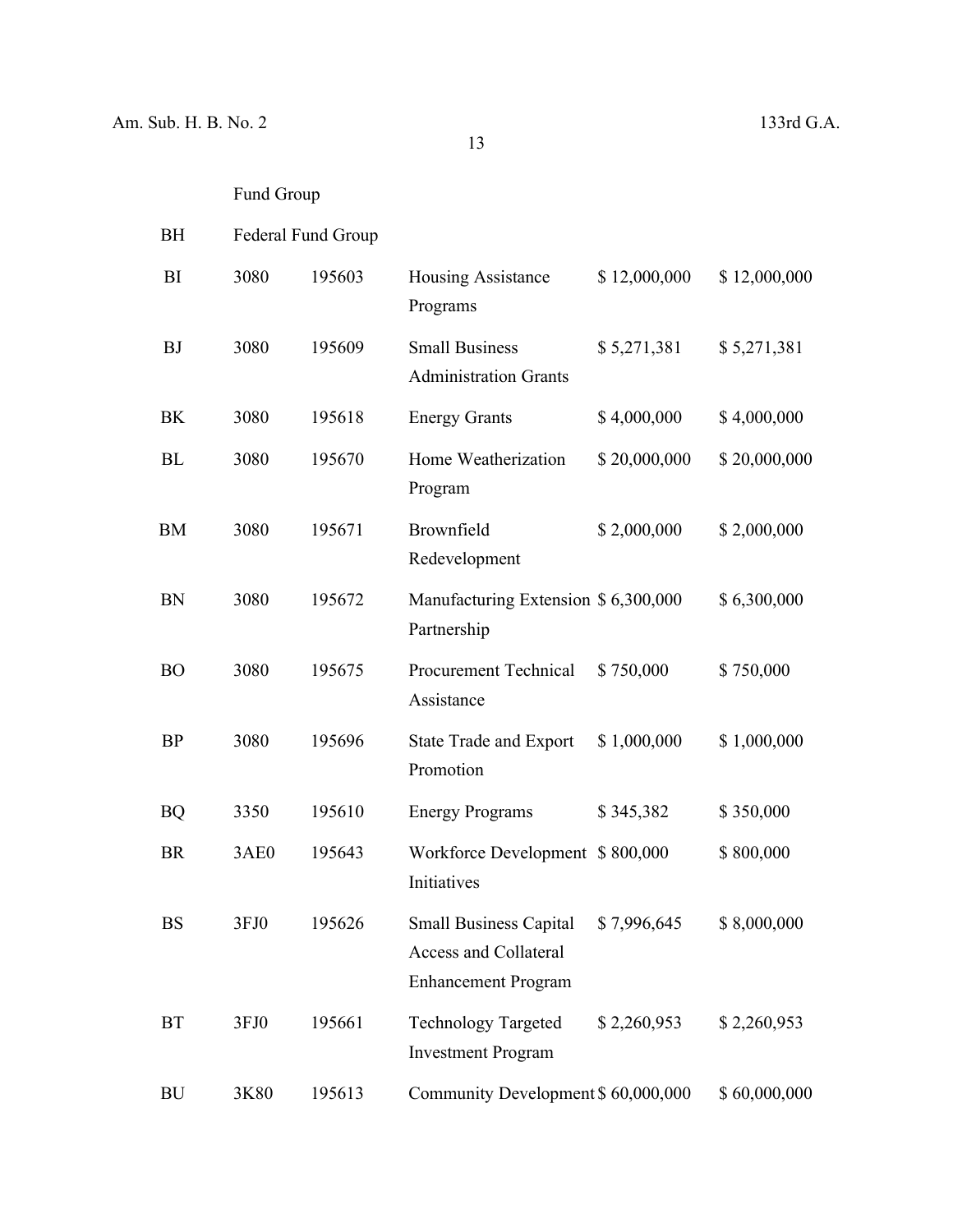#### Block Grant

| BV        | 3K90 | 195611                              | Home Energy Assistance \$164,914,571<br><b>Block Grant</b> |               | \$165,000,000 |
|-----------|------|-------------------------------------|------------------------------------------------------------|---------------|---------------|
| BW        | 3K90 | 195614                              | <b>HEAP</b> Weatherization                                 | \$34,989,189  | \$35,000,000  |
| BX        | 3L00 | 195612                              | <b>Community Services</b><br><b>Block Grant</b>            | \$28,000,000  | \$28,000,000  |
| <b>BY</b> | 3V10 | 195601                              | <b>HOME</b> Program                                        | \$34,979,280  | \$35,000,000  |
| BZ        |      | <b>TOTAL FED Federal Fund Group</b> |                                                            | \$385,607,401 | \$385,732,334 |

CA TOTAL ALL BUDGET FUND GROUPS \$1,187,219,427 \$1,152,383,630 Sec. 259.20. COAL RESEARCH AND DEVELOPMENT PROGRAM

The foregoing appropriation item 195402, Coal Research and Development Program, shall be used for the operating expenses of the Community Services Division in support of the Ohio Coal Development Office.

MINORITY BUSINESS DEVELOPMENT

The foregoing appropriation item 195405, Minority Business Development, shall be used to support the activities of the Minority Business Development Division, including providing grants to local nonprofit organizations to support economic development activities that promote minority business development, in conjunction with local organizations funded through appropriation item 195454, Small Business and Export Assistance.

BUSINESS DEVELOPMENT SERVICES

The foregoing appropriation item 195415, Business Development Services, shall be used for the operating expenses of the Office of Strategic Business Investments and the regional economic development offices.

#### REDEVELOPMENT ASSISTANCE

The foregoing appropriation item 195426, Redevelopment Assistance, shall be used to fund the costs of administering the energy, redevelopment, and other revitalization programs that may be implemented by the Development Services Agency, and may be used to match federal grant funding.

TECHNOLOGY PROGRAMS AND GRANTS

Of the foregoing appropriation item 195453, Technology Programs and Grants, \$1,843,656 in fiscal year 2020 and \$1,900,000 in fiscal year 2021 shall be used for operating expenses incurred in administering the Ohio Third Frontier Programs and other technology focused programs that may be implemented by the Development Services Agency.

Of the foregoing appropriation item 195453, Technology Programs and Grants, \$196,400 in each fiscal year shall be allocated to the Edison Welding Institute, Inc., to support the Aerospace Maintenance Repair and Overhaul – Center of Excellence Project.

SMALL BUSINESS AND EXPORT ASSISTANCE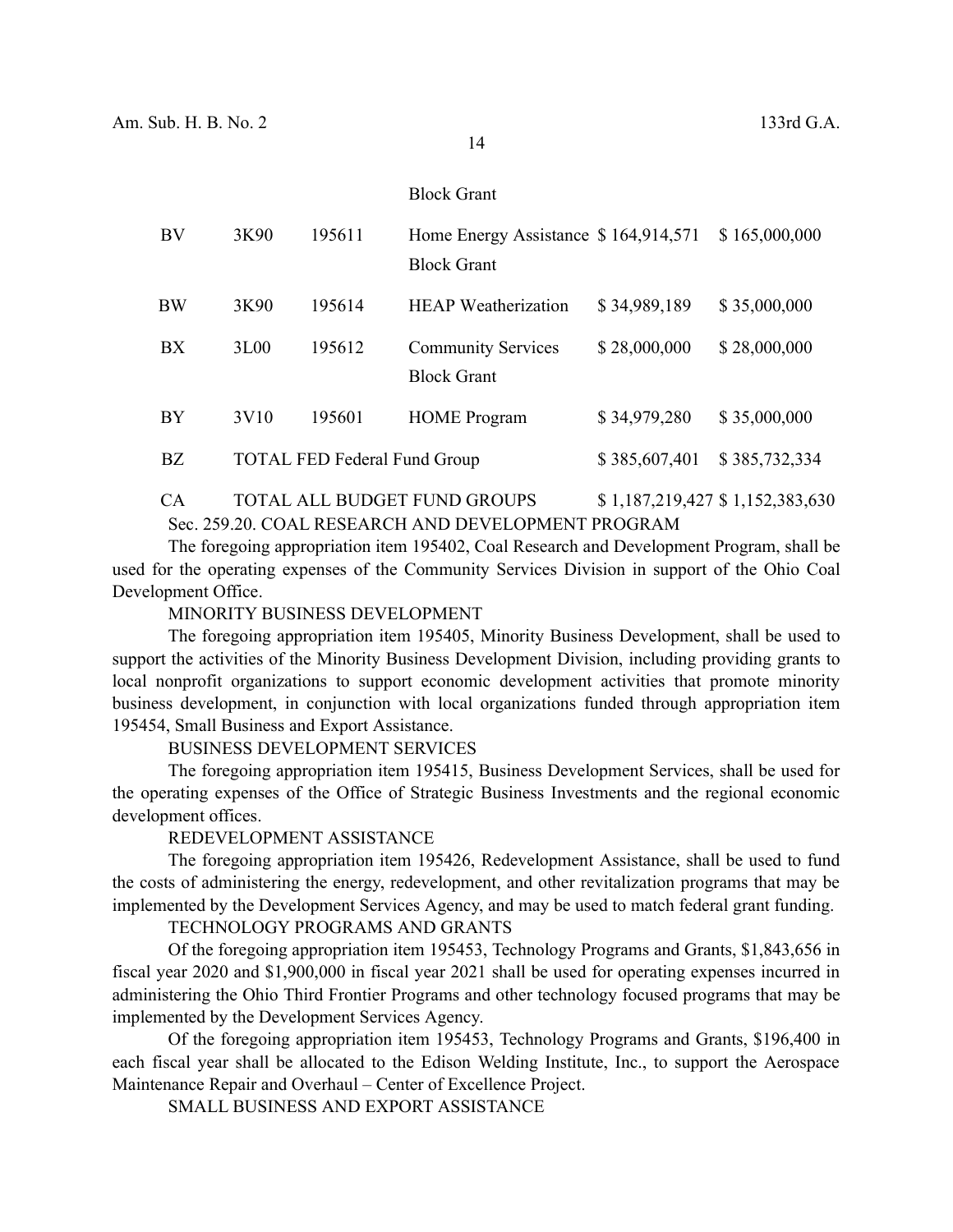The foregoing appropriation item 195454, Small Business and Export Assistance, may be used to provide a range of business assistance, including grants to local organizations to support economic development activities that promote small business development, entrepreneurship, and exports of Ohio's goods and services, in conjunction with local organizations funded through appropriation item 195405, Minority Business Development. The foregoing appropriation item shall also be used as matching funds for grants from the United States Small Business Administration and other federal agencies, pursuant to Pub. L. No. 96-302 as amended by Pub. L. No. 98-395, and regulations and policy guidelines for the programs pursuant thereto.

# APPALACHIA ASSISTANCE

The foregoing GRF appropriation item 195455, Appalachia Assistance, may be used for the administrative costs of planning and liaison activities for the Governor's Office of Appalachia, to provide financial assistance to projects in Ohio's Appalachian counties, to support four local development districts, and to pay dues for the Appalachian Regional Commission. These funds may be used to match federal funds from the Appalachian Regional Commission. Programs funded through the foregoing appropriation item 195455, Appalachia Assistance, shall be identified and recommended by the local development districts and approved by the Governor's Office of Appalachia. The Development Services Agency shall conduct compliance and regulatory review of the programs recommended by the local development districts. Moneys allocated under the foregoing appropriation item 195455, Appalachia Assistance, may be used to fund projects including, but not limited to, those designated by the local development districts as community investment and rapid response projects.

Of the foregoing appropriation item 195455, Appalachia Assistance, in each fiscal year, \$170,000 shall be allocated to the Ohio Valley Regional Development Commission, \$170,000 shall be allocated to the Ohio Mid-Eastern Government Association, \$170,000 shall be allocated to the Buckeye Hills-Hocking Valley Regional Development District, and \$70,000 shall be allocated to the Eastgate Regional Council of Governments. Local development districts receiving funding under this section shall use the funds for the implementation and administration of programs and duties under section 107.21 of the Revised Code.

Of the foregoing appropriation item 195455, Appalachia Assistance, up to \$4,000,000 in each fiscal year shall be allocated to the GRIT Project for operational costs and to provide virtual job training, virtual job centers, and related training and services consistent with the mission of the GRIT Project for high school students and adults residing in Adams, Brown, Highland, Pike, or Scioto counties.

Of the foregoing appropriation item 195455, Appalachia Assistance, \$5,000,000 in each fiscal year shall be allocated to the Foundation for Appalachian Ohio.

#### CDBG OPERATING MATCH

The foregoing appropriation item 195497, CDBG Operating Match, shall be used as matching funds for grants from the United States Department of Housing and Urban Development pursuant to the Housing and Community Development Act of 1974 and regulations and policy guidelines for the programs pursuant thereto.

# BSD FEDERAL PROGRAMS MATCH

The foregoing appropriation item 195499, BSD Federal Programs Match, shall be used as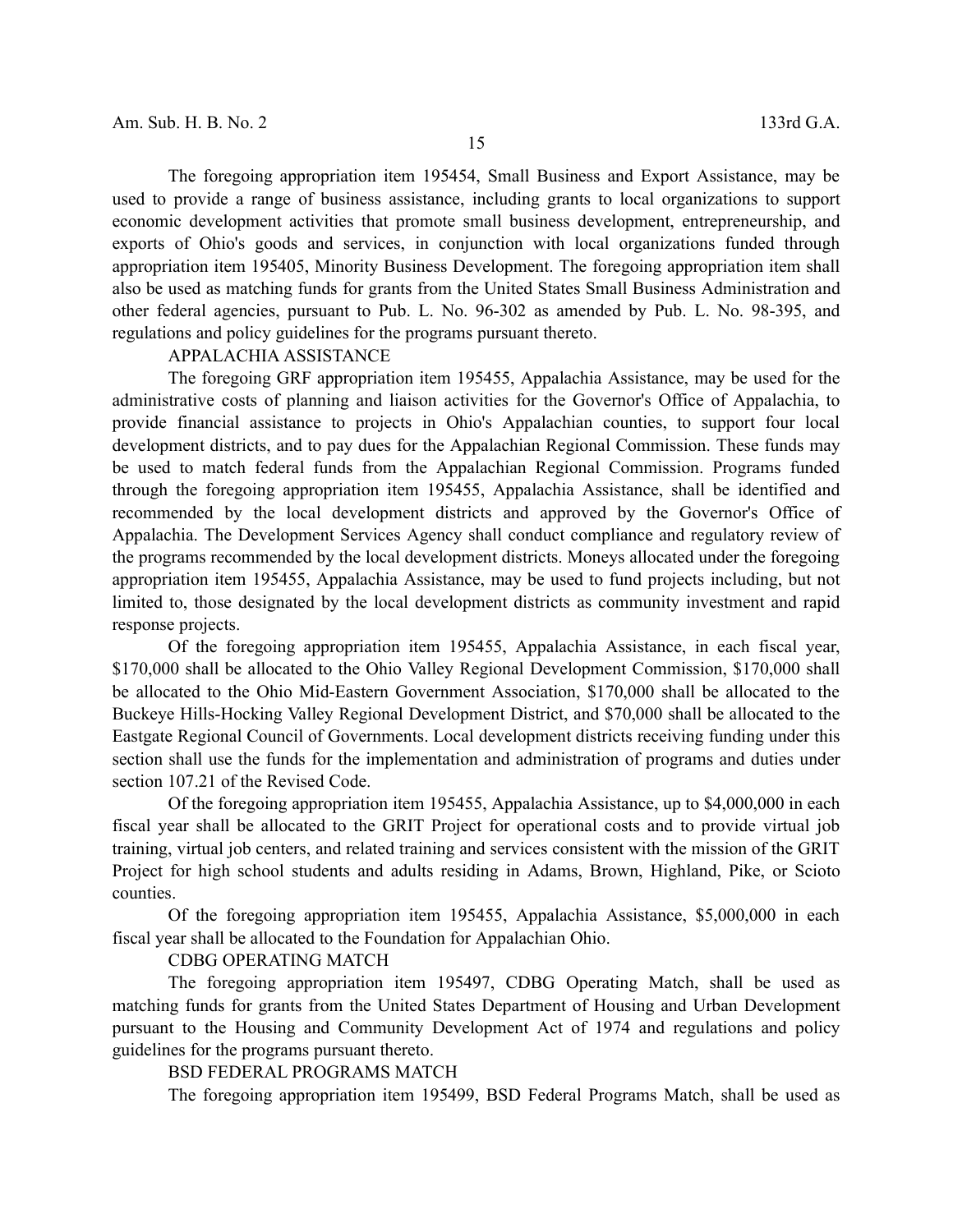matching funds for grants from the U.S. Department of Commerce, National Institute of Standards and Technology (NIST) Manufacturing Extension Partnership Program and Defense Logistics Agency Procurement Technical Assistance Program, and other federal agencies, pursuant to Pub. L. No. 96-302 as amended by Pub. L. No. 98-395, and regulations and policy guidelines for the programs pursuant thereto. The foregoing appropriation item 195499, BSD Federal Programs Match, shall also be used for operating expenses of the Business Services Division.

#### iBELIEVE

The foregoing appropriation item 195501, iBELIEVE, shall be allocated to the iBELIEVE Foundation to provide opportunities for Appalachian youth to develop twenty-first century skills, including leadership, communication, and problem-solving for college access and retention.

#### LOCAL DEVELOPMENT PROJECTS

Of the foregoing appropriation item 195503, Local Development Projects, \$1,000,000 shall be used in fiscal year 2020 to provide matching funding for the National Center for Defense Manufacturing and Machining in partnership with either the U.S. Department of Defense or the U.S. Department of Energy to further economic opportunity at America Makes, the National Additive Manufacturing Innovation Institute.

Of the foregoing appropriation item 195503, \$300,000 in each fiscal year shall be allocated to the Eastern Ohio Military Affairs Commission to support the Camp James A. Garfield Joint Military Training Center and the Youngstown Air Reserve Station.

Of the foregoing appropriation item 195503, Local Development Projects, \$250,000 in each fiscal year shall be allocated to Cleveland Neighborhood Progress to support the Cleveland Chain Reaction Project.

Of the foregoing appropriation item 195503, Local Development Projects, \$150,000 in each fiscal year shall be allocated to the Stark County Minority Business Association to work in partnership with the Canton Regional Chamber of Commerce to support a demonstration pilot project.

Of the foregoing appropriation item 195503, Local Development Projects, \$125,000 in each fiscal year shall be allocated to BioEnterprise Corporation.

Of the foregoing appropriation item 195503, Local Development Projects, \$325,000 in fiscal year 2020 shall be allocated to the Euclid Shore Cultural Center for window replacement.

Of the foregoing appropriation item 195503, Local Development Projects, \$150,000 in fiscal year 2020 shall be allocated to the Euclid YMCA for asbestos removal.

Of the foregoing appropriation item 195503, Local Development Projects, \$58,000 in fiscal year 2020 shall be allocated to the City of Maple Heights to support the Maple Heights Aquatic Facility Project.

Of the foregoing appropriation item 195503, Local Development Projects, \$15,000 shall be allocated in fiscal year 2020, to the Jewish Foundation of Cincinnati to support workforce development costs involved with assisting in employment services for the financially indigent.

On July 1, 2020, or as soon as possible thereafter, the Director of Development Services shall certify to the Director of Budget and Management the amount of the unexpended, unencumbered balance of appropriation item 195503, Local Development Projects, to be reappropriated in fiscal year 2021. The amount certified is hereby reappropriated to the appropriation item in fiscal year 2021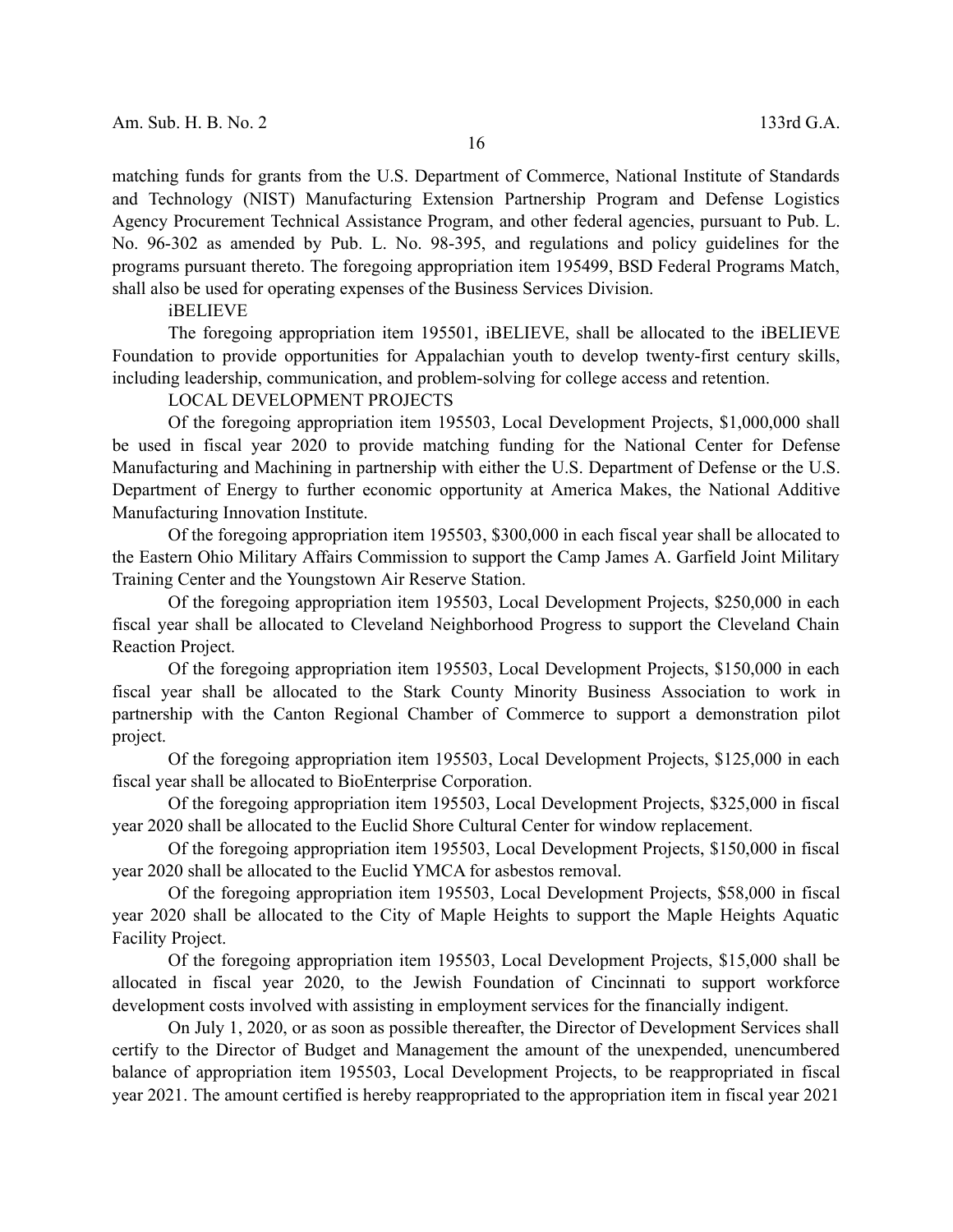for the same purpose.

OHIO MAIN STREET PROGRAM

The foregoing appropriation item 195520, Ohio Main Street Program, shall be allocated to Heritage Ohio to support the Ohio Main Street Program.

OHIO-ISRAEL AGRICULTURAL INITIATIVE

The foregoing appropriation item 195537, Ohio-Israel Agricultural Initiative, shall be used for the Ohio-Israel Agricultural Initiative. The appropriation shall not be used for travel and entertainment expenses incurred under the initiative.

SECTOR PARTNERSHIP NETWORKS

 The foregoing appropriation item 195553, Sector Partnership Networks, shall be used for the grant program described in section 122.179 of the Revised Code.

 On July 1, 2020, or as soon as possible thereafter, the Director of Development Services shall certify to the Director of Budget and Management the unexpended, unencumbered balance of the fiscal year 2020 appropriation to the foregoing appropriation item. The certified amount is hereby reappropriated to the foregoing appropriation item in fiscal year 2021.

TECHCRED PROGRAM

The foregoing appropriation item 195556, TechCred Program, shall be used for the TechCred Program.

 (A) The foregoing GRF appropriation item 195556, TechCred Program, shall be used in conjunction with Fund 5HR0 appropriation item 195606, TechCred Program, such that the combined appropriations for the appropriation items in the biennium ending June 30, 2021, are to be used as described in divisions (B) to (E) of this section.

 (B) A total of \$12,300,000 in each fiscal year shall be used for the TechCred Program as described in section 122.178 of the Revised Code, provided that:

 (1) Not more than \$4,100,000 in each fiscal year may be awarded to businesses with 50 or fewer employees;

 (2) Not more than \$4,100,000 in each fiscal year may be awarded to businesses with between 51 and 200 employees; and

 (3) Not more than \$4,100,000 in each fiscal year may be awarded to businesses with 201 or more employees.

 (C) In each year of the biennium ending June 30, 2021, if \$4,100,000 in scheduled reimbursements have been approved using funding allocated under one or two of the funding tiers in divisions  $(B)(1)$ ,  $(2)$ , or  $(3)$  of this section and less than \$4,100,000 in scheduled reimbursements have been approved under one or two of the other funding tiers, the Director of Development Services may request Controlling Board approval to reallocate unused portions to other funding tiers.

 (D) A total of \$2,500,000 in each fiscal year shall be used for the Individual Microcredential Assistance Program as described in section 122.1710 of the Revised Code.

 (E) A total of \$200,000 in each fiscal year shall be used for marketing the workforce development programs offered by the Development Services Agency as described in section 122.1711 of the Revised Code.

 (F) On July 1, 2020, or as soon as possible thereafter, the Director of Development Services shall certify to the Director of Budget and Management the unexpended, unencumbered balance of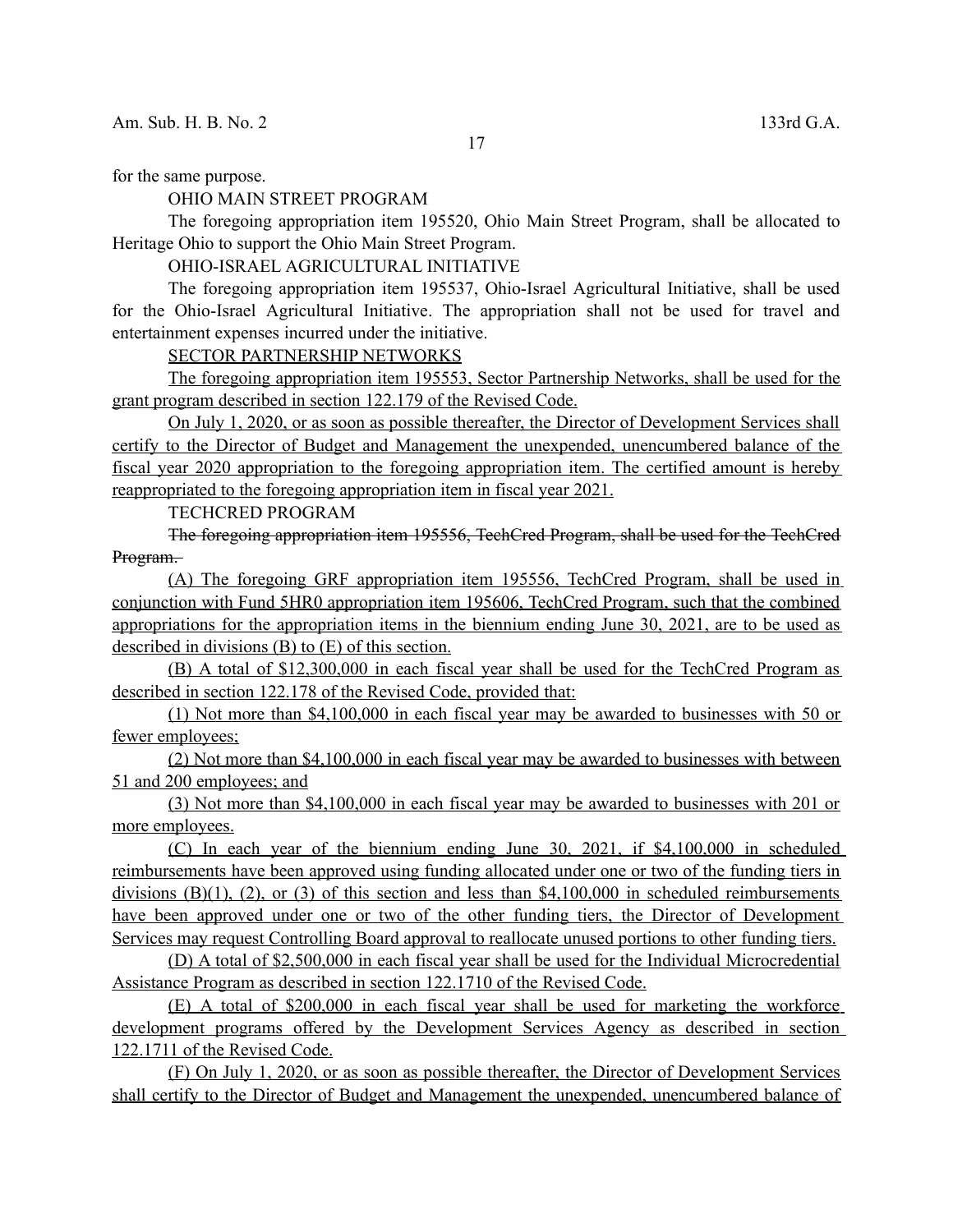the fiscal year 2020 appropriations to the foregoing appropriation items 195556 and 195606. The certified amounts are hereby reappropriated in fiscal year 2021, provided that the reappropriated amounts are allocated for the purposes set forth in divisions  $(A)$ ,  $(B)(1)$ ,  $(2)$ ,  $(3)$ ,  $(C)$ ,  $(D)$ , and  $(E)$  of this section.

Sec. 259.30. MINORITY BUSINESS BONDING FUND

Notwithstanding Chapters 122., 169., and 175. of the Revised Code, the Director of Development Services may, upon the recommendation of the Minority Development Financing Advisory Board, pledge up to \$10,000,000 in the FY 2020-FY 2021 biennium of unclaimed funds administered by the Director of Commerce and allocated to the Minority Business Bonding Program under section 169.05 of the Revised Code.

If needed for the payment of losses arising from the Minority Business Bonding Program, the Director of Budget and Management may, at the request of the Director of Development Services, request that the Director of Commerce transfer unclaimed funds that have been reported by holders of unclaimed funds under section 169.05 of the Revised Code to the Minority Bonding Fund (Fund 4490). The transfer of unclaimed funds shall only occur after proceeds of the initial transfer of \$2,700,000 by the Controlling Board to the Minority Business Bonding Program have been used for that purpose. If expenditures are required for payment of losses arising from the Minority Business Bonding Program, such expenditures shall be made from appropriation item 195658, Minority Business Bonding Contingency in the Minority Business Bonding Fund, and such amounts are hereby appropriated.

#### BUSINESS ASSISTANCE PROGRAMS

The foregoing appropriation item 195649, Business Assistance Programs, shall be used for administrative expenses associated with the operation of loan incentives within the Office of Strategic Business Investments.

## STATE SPECIAL PROJECTS

The State Special Projects Fund (Fund 4F20), may be used for the deposit of private-sector funds from utility companies and for the deposit of other miscellaneous state funds. State moneys so deposited may also be used to match federal funding and to support programs of the Community Service Division.

#### MINORITY BUSINESS ENTERPRISE LOAN

The foregoing appropriation item 195646, Minority Business Enterprise Loan, shall be used for awards under the Minority Business Enterprise Loan Program and to cover operating expenses of the Minority Business Development Division. All repayments from the Minority Development Financing Advisory Board Loan Program shall be deposited in the State Treasury to the credit of the Minority Business Enterprise Loan Fund (Fund 4W10).

#### TECHCRED PROGRAM

The foregoing appropriation item 195606, TechCred Program, shall be used in conjunction with GRF appropriation item 195556, TechCred Program<del>, to support the TechCred Program</del> as described in Section 259.20 of this act.

On July 1, 2019, or as soon as possible thereafter, the Director of Budget and Management shall transfer \$5,600,000 cash from the OhioMeansJobs Workforce Development Revolving Loan Fund (Fund 5NH0) to the Ohio Incumbent Workforce Job Training Fund (Fund 5HR0).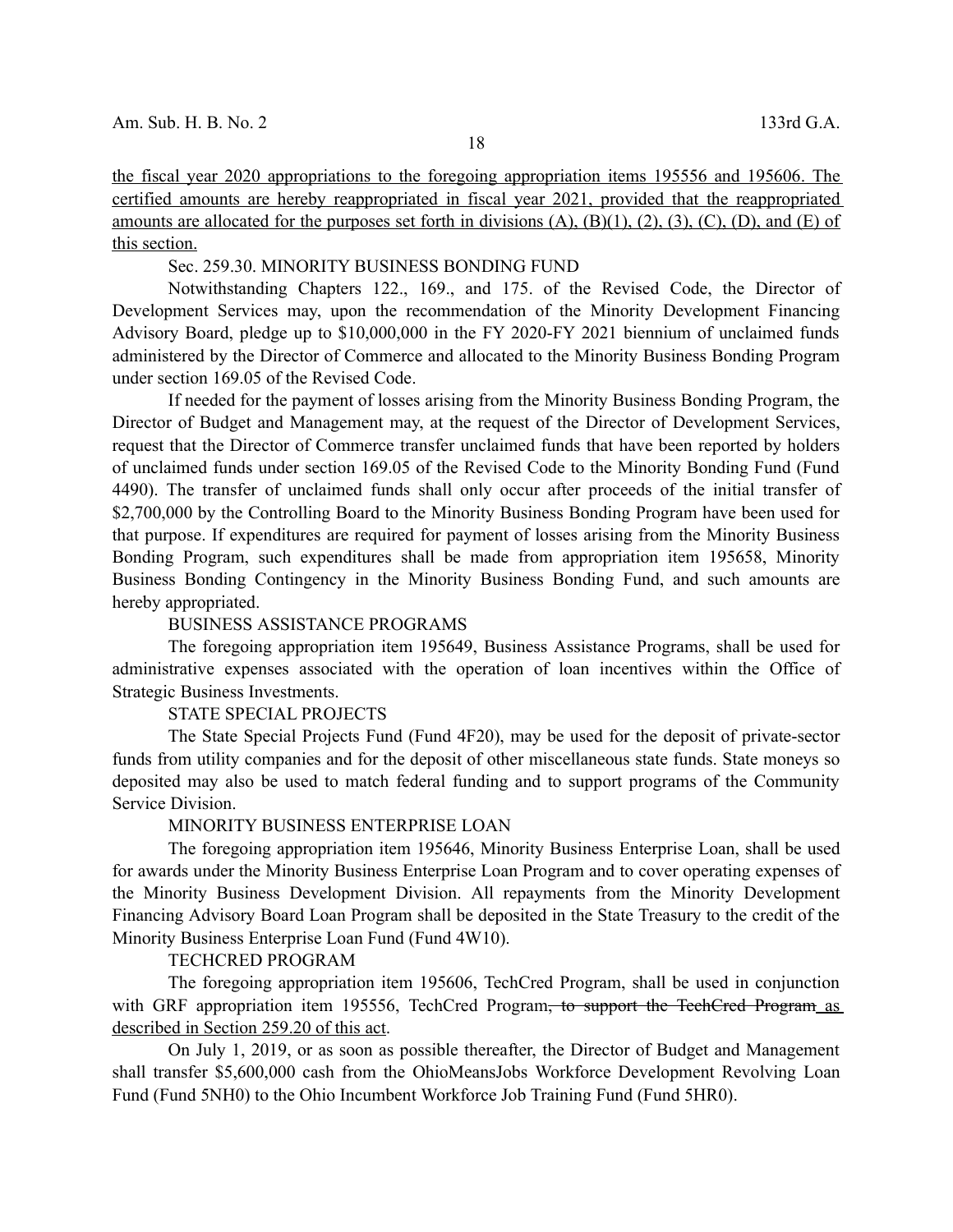On July 1, 2020, or as soon as possible thereafter, the Director of Budget and Management shall transfer \$7,050,000 cash from the OhioMeansJobs Workforce Development Revolving Loan Fund (Fund 5NH0) to the Ohio Incumbent Workforce Job Training Fund (Fund 5HR0).

DEFENSE DEVELOPMENT ASSISTANCE

The foregoing appropriation item 195622, Defense Development Assistance, shall be allocated to Development Projects, Inc., for economic development programs and the creation of new jobs to leverage and support mission gains at Department of Defense and related facilities in Ohio by working with future base realignment and closure activities and ongoing Department of Defense efficiency and partnership initiatives, assisting efforts to secure Department of Defense support contracts for Ohio companies, assessing and supporting regional job training and workforce development needs generated by the Department of Defense and the Ohio aerospace industry, promoting technology transfer to Ohio businesses, and for expanding job training and economic development programs in human performance and cyber security related initiatives.

## ADVANCED ENERGY LOAN PROGRAMS

The foregoing appropriation item 195660, Advanced Energy Loan Programs, shall be used to provide financial assistance to customers for eligible advanced energy projects for residential, commercial, and industrial business, local government, educational institution, nonprofit, and agriculture customers. The appropriation item may be used to match federal grant funding and to pay for the program's administrative costs as provided in sections 4928.61 to 4928.63 of the Revised Code and rules adopted by the Director of Development Services.

#### SPORTS EVENT GRANTS

The foregoing appropriation item 195496, Sports Event Grants, shall be used for grants as described in sections 122.12 and 122.121 of the Revised Code.

#### SPORTS EVENT GRANTS REAPPROPRIATION

On July 1, 2019, or as soon as possible thereafter, the Director of Development Services shall certify to the Director of Budget and Management the amount of the unexpended, unencumbered balance of appropriation item 195496, Sports Event Grants, to be reappropriated in fiscal year 2020. The amount certified is hereby reappropriated to the appropriation item in fiscal year 2020 for the same purpose.

#### VOLUME CAP ADMINISTRATION

The foregoing appropriation item 195654, Volume Cap Administration, shall be used for expenses related to the administration of the Volume Cap Program. Revenues received by the Volume Cap Administration Fund (Fund 6170) shall consist of application fees, forfeited deposits, and interest earned from the custodial account held by the Treasurer of State.

SECTION 3. That existing Sections 259.10, 259.20, and 259.30 of H.B. 166 of the 133rd General Assembly are hereby repealed.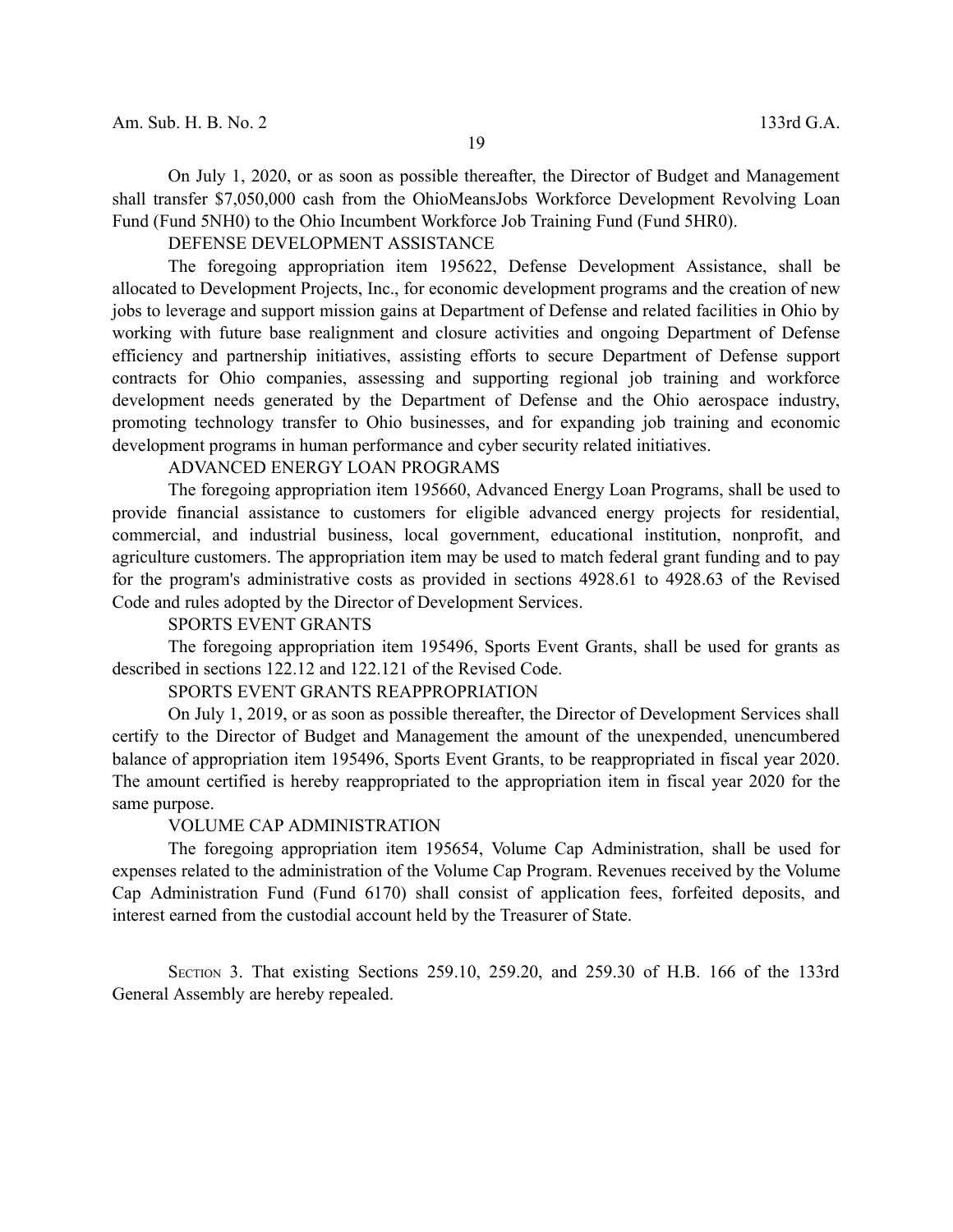*Speaker \_\_\_\_\_\_\_\_\_\_\_\_\_\_\_\_\_\_\_ of the House of Representatives.*

20

*President \_\_\_\_\_\_\_\_\_\_\_\_\_\_\_\_\_\_\_ of the Senate.*

Passed \_\_\_\_\_\_\_\_\_\_\_\_\_\_\_\_\_\_\_\_\_\_\_\_, 20\_\_\_\_

Approved \_\_\_\_\_\_\_\_\_\_\_\_\_\_\_\_\_\_\_\_\_\_\_\_, 20\_\_\_\_

*Governor.*